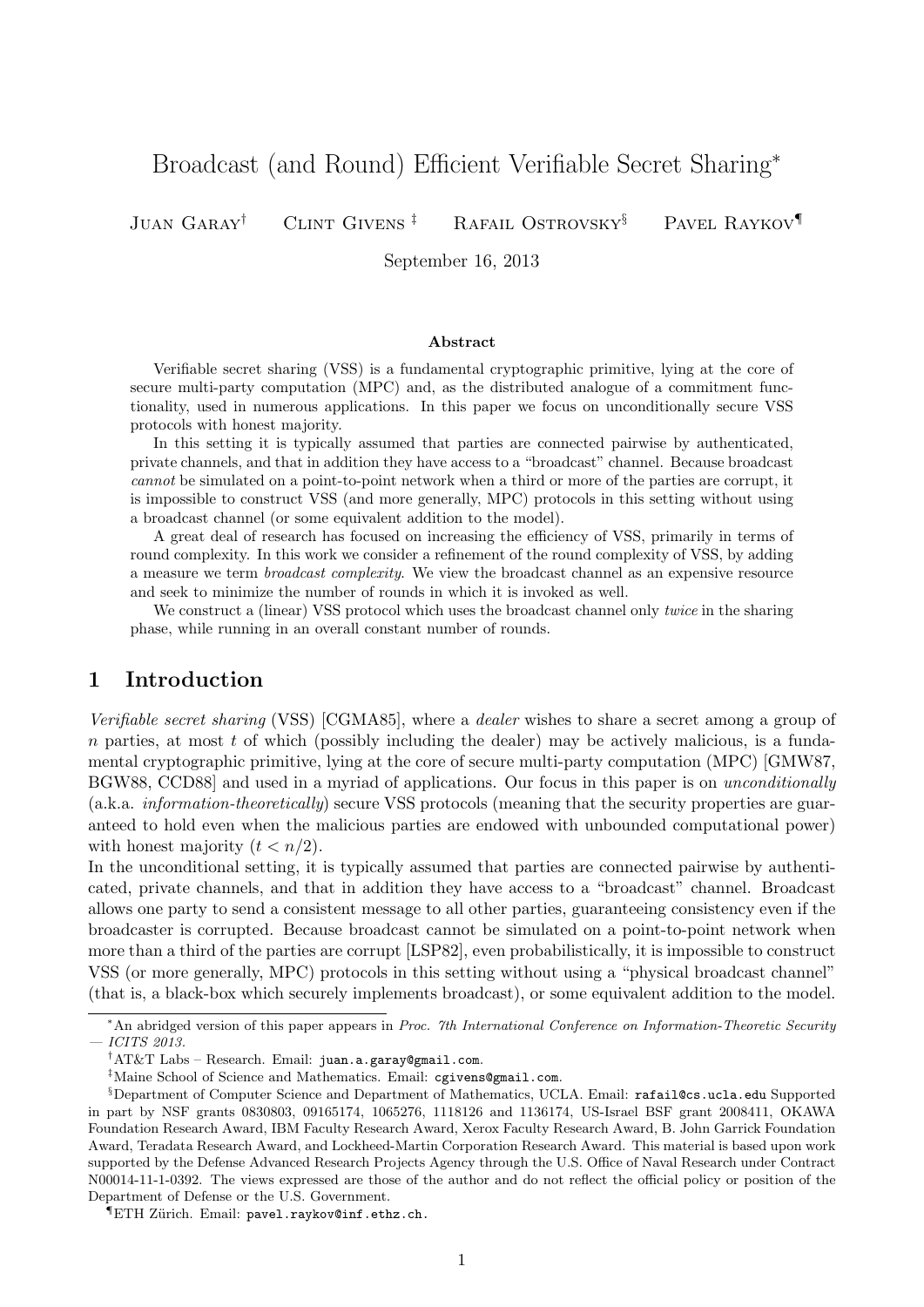Further, it is known that in this regime  $(n/3 \le t \le n/2)$ , protocols are subject to some (negligibly small) error probability and cannot achieve so-called perfect security [CCD88, RB89, DDWY93], which is possible when  $t < n/3$ .

A great deal of research has focused on understanding the complexity as well as increasing the efficiency of VSS, primarily in terms of round complexity [GIKR02, FGG+06, KKK08, PCRR09, KPC10]. Indeed, given its typical applications, such as implementing a pre-processing phase, as well as the *share* phase in the general "share-compute-reveal" shape of an MPC protocol [GMW87], or its use during the *setup* phase of information-theoretic protocols when  $t \ge n/3$  (e.g., [PW96, BTHR07, HR13]; see Related work), a fast execution—namely, a (small) constant number of rounds (some specific figures given later on)—is of utmost importance.

In this work we consider a refinement of the round complexity of VSS, by incorporating an additional measure which we term *broadcast complexity*. We view the broadcast channel as an expensive resource and seek to minimize the number of rounds in which it is invoked as well. Justifiably so, high-level descriptions of VSS (and, more generally, MPC) protocols tend to treat broadcast as a black-box. When  $t < n/3$ , this may be viewed simply as a convenient abstraction, since broadcast in any case can be simulated in a point-to-point network using Byzantine agreement<sup>1</sup>.

However, when  $t < n/2$ , the black-box treatment of broadcast is (as described above) no longer a convenience but a **requirement**, and there are compelling reasons to consider it more expensive than "mere" secure channels. Indeed, while the latter can be realized for example via the physical exchange (using trusted couriers) of large one-time pads between every pair of players, which may be done in an asynchronous preprocessing phase and without any centrally trusted party, we see no equally straightforward approach to physically implement *broadcast* without a trusted party, and when the participants are geographically scattered. Hence it is only natural to treat physical broadcast as an expensive resource, and in particular to treat a protocol's *broadcast rounds* as (substantially) more expensive than ordinary rounds. In addition, the question of how many broadcast rounds does VSS require in the  $t < n/2$  regime is compelling from a theoretical perspective.

**Our results.** Thus motivated to better understand the broadcast requirements of verifiable secret sharing when  $t < n/2$ , in this work we present new upper bounds on its broadcast and round complexity. Specifically, we show a constant-round, linear VSS protocol which only uses *two* broadcasts in the sharing phase and none in reconstruction—what we call a (2*,* 0)-broadcast VSS. The overall number of rounds is (20*,* 1), again meaning 20 rounds in the sharing phase and 1 reconstruction round.

To our knowledge, the most efficient VSS protocol in terms of broadcast rounds for  $t < n/2$  is the (2*,* 2)-broadcast, (3*,* 2)-round protocol of Kumaresan *et al.* [KPC10], which is exponential-time and not (apparently) linear. The same authors also give a (3*,* 2)-broadcast, (4*,* 2)-round VSS which is polynomial-time and linear (we believe—though the authors do not claim it here either), at the expense of an additional round in the sharing phase. Hence our (2*,* 0)-broadcast protocol improves the overall broadcast complexity (although it is not as round-efficient).

Considering linear, constant-round protocols which use zero broadcasts during reconstruction (which are more suitable for VSS applications such as [broadcast-efficient] MPC), the most broadcast-efficient VSS protocol we are aware of is the (7*,* 0)-broadcast protocol described in [RB89, Rab94]. Recently, Hirt and Raykov [HR13] presented an approach allowing to construct (1*,* 0)-broadcast VSS protocols for  $t < n/2$ , but the overall number of protocol rounds is *linear* in *n*, making it not ideally fit for the natural applications of VSS mentioned above.

We derive our  $(2, 0)$ -broadcast, constant-round VSS protocol in two stages.

- 1. In the first stage, we obtain a (3*,* 0)-broadcast, constant-round protocol which is inspired by the protocol in [Rab94], but leverages a number of novelties and optimizations to reduce the broadcast complexity from 7 to 3; its overall round complexity is (9*,* 1). This is presented in Section 3.1.
- 2. In the second stage, we apply a transformation to the sharing phase of the above protocol such that it uses *two* rounds of broadcast instead of three. This optimization is in turn inspired by the one

<sup>&</sup>lt;sup>1</sup>Trouble comes, however, when analyzing round complexity: as observed in [KK07, Koo07, KKK08], Byzantine agreement is round-expensive, and the compilation from black-box broadcast to simulated broadcast blows up the number of rounds substantially.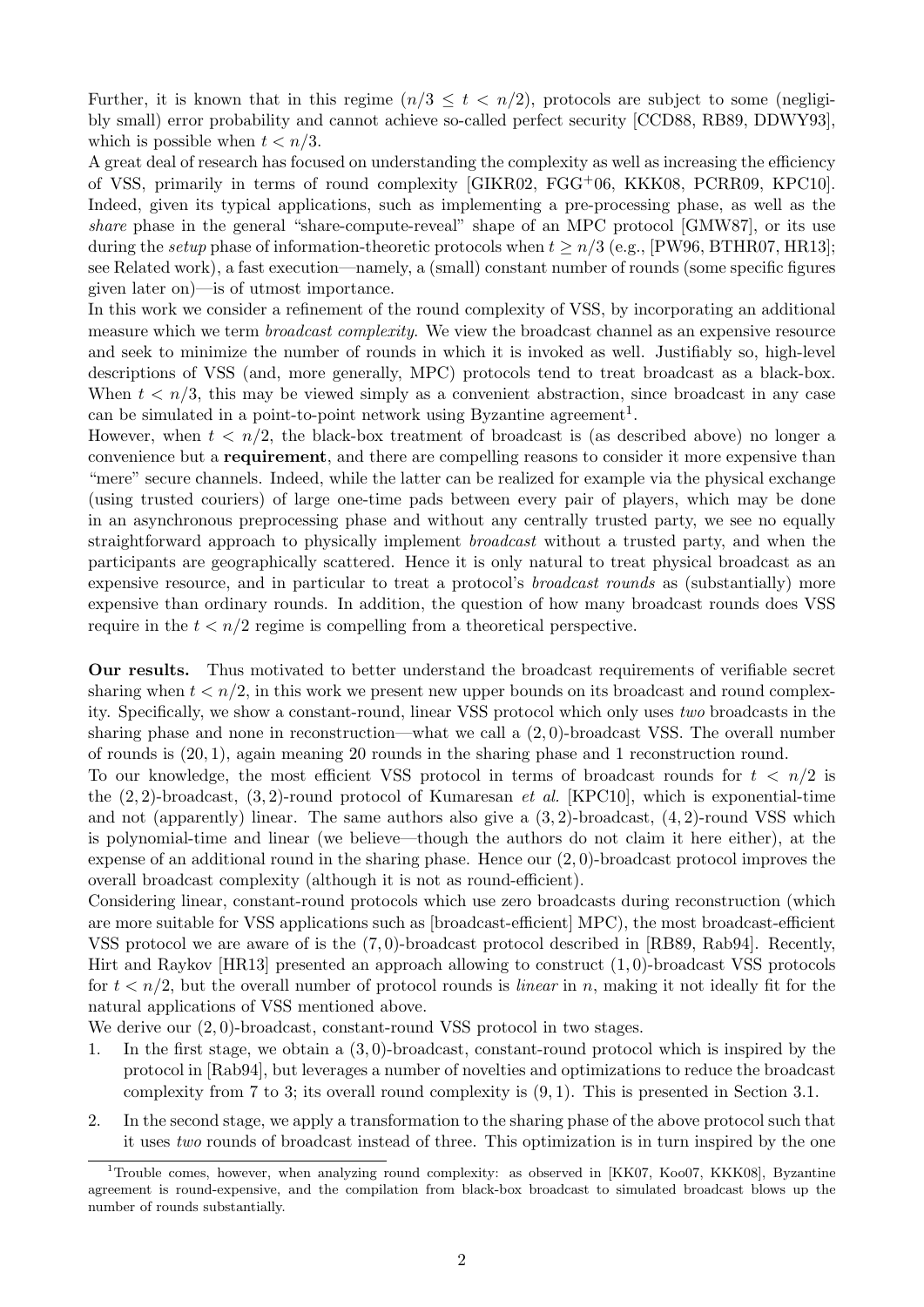presented in [KK07], and the key method is what the authors called *moderated* protocols. This method is a generic transformation which given any protocol Π employing broadcast channels, constructs a "moderated" version Π*′* of Π where all calls to broadcast channels are substituted with a special broadcast simulation subroutine controlled by a designated party (called *the moderator*). A new key technical element in our construction is to show how using one round of physical broadcast (the first one in our stage-1 protocol) one can prepare a *setup* which allows to invoke sufficiently many broadcast simulation routines later on. This transformation yielding the final VSS protocol is presented in Section 3.2.

As our focus in this work is on reducing the overall number of broadcast *rounds*, rather than broadcast (or otherwise) *communication complexity*, we forgo explicit treatment of the latter. We do however note that protocols described herein can be compiled via generic techniques into significantly more communication-efficient versions; see work of Fitzi and Hirt [FH06], as well as recent work by Ben-Sasson *et al.* [BFO12].

**Related work.** We already mentioned above the most closely related work regarding unconditionally secure VSS for  $t < n/2$  [Rab94, KPC10]. The role of broadcast in multiparty protocols has been studied in a number of other previous works. Katz *et al.* [KKK08, KK07, Koo07], seeking to improve overall round complexity when broadcast is simulated over point-to-point channels, construct constant-round protocols for VSS and MPC whose descriptions use only a single broadcast round. However, for  $t < n/2$  they assume a PKI infrastructure (e.g., pseudosignatures [PW96]—more on this below) is already in place.

Fitzi *et al.* [FGMR02, FGH<sup>+</sup>02], as well as Goldwasser and Lindell [GL05], consider broadcast and MPC protocols for  $t < n$  which do not use physical broadcast at all (nor equivalent assumptions), but instead weaken the guarantees provided by the protocol. In particular these protocols are not robust and so may fail to deliver any output at all. On the other hand, the so-called *detectable broadcast* (and *detectable MPC*) protocols of [FGMR02, FGH<sup>+</sup>02] do achieve consistency among honest players: either the broadcast (MPC) succeeds and all honest parties receive output, or it fails, in which case all honest parties agree that it failed.

As mentioned above, unconditionally secure broadcast cannot be simulated on a point-to-point network when more than a third of the parties are corrupt. However, if there is a setup phase during which the parties enjoy access to a physical broadcast channel (but need not know their future inputs), Pfitzmann and Waidner [PW96] showed how to construct *pseudosignatures*, an information-theoretic authentication technique for multiparty protocols which can then be used to simulate future invocations of broadcast by running a so-called "authenticated" Byzantine agreement protocol [DS83]; this avoids any need for a physical broadcast channel during the main phase of the protocol. The number of broadcast rounds in the  $[PW96]$  setup construction is  $O(n^2)$ , and it works for an arbitrary number of corruptions  $(t \leq n)$ . This was later improved to  $O(n)$  broadcast rounds by Beerliová-Trubíniová *et al.* in [BTHR07], at the price of tolerating  $t < n/2$  corruptions, and recently by Hirt and Raykov to just 1, as mentioned above. However, the overall round complexity of this construction (as well as that in [BTHR07]) is  $O(n)$ .

Minimizing the use of broadcast has also been considered in the related problem known as *secure message transmission by public discussion* (SMT-PD), where a Sender wants to send a message to a Receiver privately and reliably. Recall that in this problem, Sender and Receiver are connected by *n* channels, up to  $t < n$  of which may be maliciously controlled by a computationally unbounded adversary, as well as one public channel, which is reliable but not private. SMT-PD was introduced in [GO08] as an important building block for achieving unconditionally secure MPC on sparse (i.e., not fully connected) networks. The motivation for this abstraction comes from the feasibility in partially connected settings for a subset of the nodes in the network to realize a broadcast functionality despite the limited connectivity [DPPU86, Upf92], which plays the role of the public channel. Such implementation of the public channel on point-to-point networks is costly and highly non-trivial in terms of rounds of computation and communication, as mentioned earlier. See, e.g., [GGO11] for further details.

We now turn to the presentation of the model, definitions and building blocks, followed by the new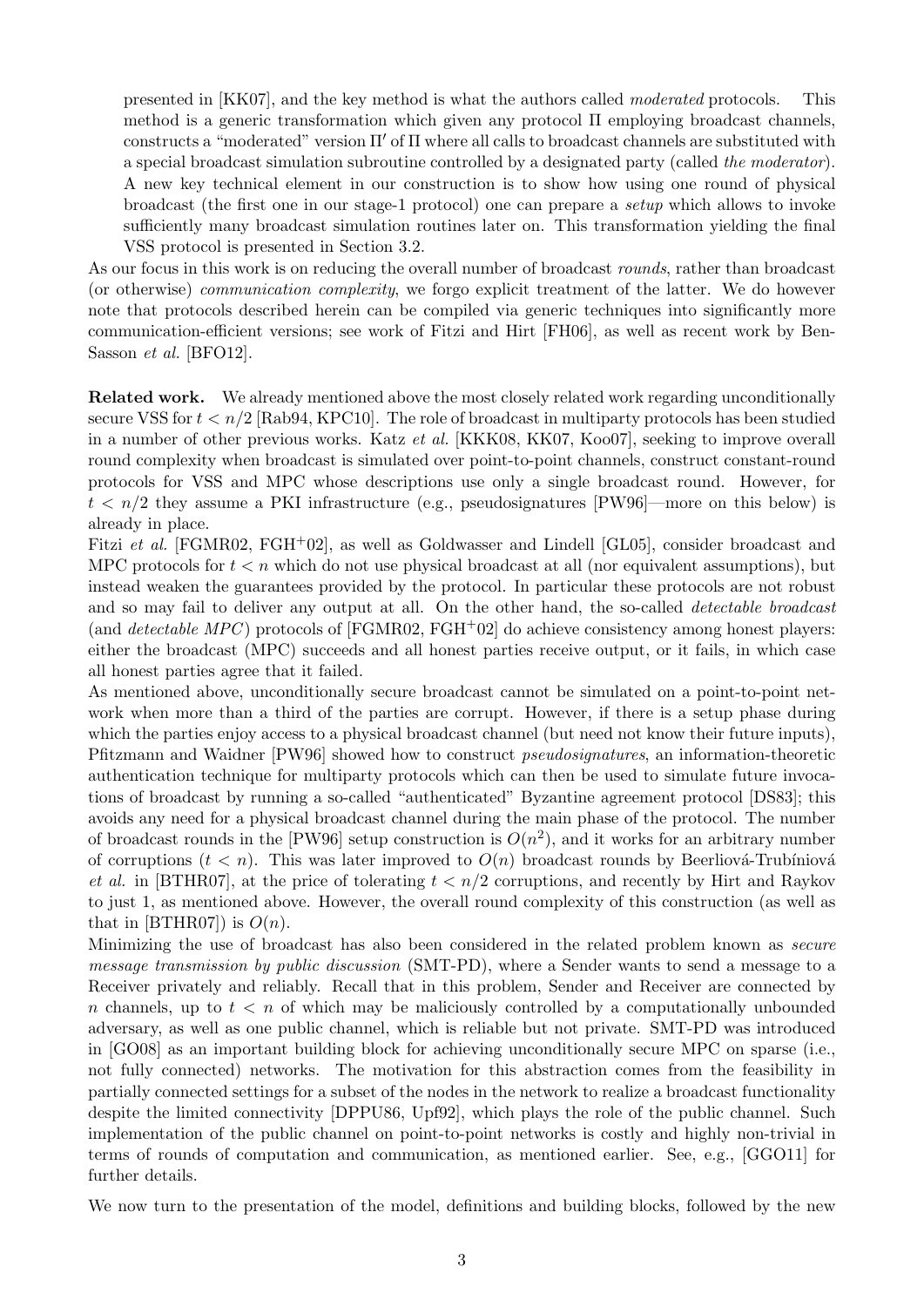VSS protocol (Section 3). Some of the auxiliary constructions and proofs appear in the appendix.

## **2 Model, Definitions and Tools**

We consider a complete, synchronous network of *n* players  $P_1, \ldots, P_n$  who are pairwise connected by secure (private and authenticated) channels, and who additionally have access to a broadcast channel. Some of these players are corrupted by a centralized adversary *A* with *unbounded computing power*. The adversary is *active*, directing players under his control to deviate from the protocol in arbitrary ways. As noted, we consider only *static* rather than adaptive adversary in this work, meaning that he chooses which players to corrupt prior to the start of protocol execution. The computation evolves as a series of rounds. In a given round, honest players' messages depend only on information available to them from prior rounds; *A*, however, is *rushing*, and receives all messages (and broadcasts) sent by honest players before deciding on the messages (and broadcasts) of corrupted players. Sometimes we refer to *A* thus defined as a *t-adversary*. We consider statistical security (since, as mentioned above, perfect security is unachievable in this setting), and let  $\kappa$  denote the error parameter,  $\kappa \geq 2n$ .

**Information checking.** An *information checking scheme (IC)* [RB89] is a triple of protocols (ICSetup*,* ICValidate*,* ICReveal) which achieves a limited signature-like functionality for three players: a *dealer D*, intermediary *I*, and receiver *R*. *D* holds as input a secret  $s \in \mathbb{F}$ , which he passes to *I* in ICSetup. ICValidate insures that even if *D* cheats, *I* knows a value which *R* will accept. In ICReveal, *I* sends *s* to *R*, together with some authenticating data, on the basis of which *R* accepts or rejects *s* as having originated from *D*. More formally, the scheme should satisfy the following guarantees:

Correctness: If *D*, *I*, and *R* are honest, then *R* will accept *s* in ICReveal.

- NON-FORGERY: If *D* and *R* are honest, then *R* will reject any incorrect value  $s^* \neq s$  passed to him in ICReveal, except with negligible probability.
- Commitment: If *I* and *R* are honest, then at the end of ICValidate *I* knows a value *s* such that *R* will accept *s* in ICReveal, except with negligible probability.
- Privacy: If *D* and *I* are honest, then prior to ICReveal, a cheating *R* has no information on *s*.

We call an IC scheme *linear* if it meets the following additional condition.

LINEARITY: If *D*, *I*, and *R* have invoked ICSetup and ICValidate with respect to several secrets  $\{s_i\}$ , then *I* may (without further interaction) invoke ICReveal to authentically disclose any (public) linear combination of the  $s_i$  without revealing each  $s_i$  individually.

Our weak secret sharing and verifiable secret sharing protocols make use of a linear IC subprotocol based on that of  $[CDD+01]$ , with some minor adjustments to increase broadcast efficiency. For completeness, the protocol and its proof of security appear in Appendix A.

**Weak secret sharing.** An (*n, t*)*-weak secret sharing scheme (WSS)* is a pair of protocols (WSS-Share*,* WSS-Rec) for a set of players  $\mathcal{P} = \{P_1, \ldots, P_n\}$ , one of whom, the *dealer D*, holds input  $s \in \mathbb{F}$ . It must satisfy the following guarantees in the presence of an unbounded adversary corrupting up to *t* of the parties:

- Weak Commitment: W.h.p., at the end of WSS-Share there exists a fixed value *s <sup>∗</sup> ∈* F*∪{⊥}*, defined by the joint view of the honest parties, such that all honest parties will output the same value, either  $s^*$  or  $\perp$ , in WSS-Rec. If *D* is honest, then w.h.p. all honest parties will output  $s^* = s$ .
- PRIVACY: If *D* is honest, then prior to WSS-Rec *A* gains no information on *s* (i.e., his view is statistically independent of *s*).

WSS is useful as an information-theoretic, distributed commitment for the dealer *D*. Thus, we may say that a dealer who completes WSS-Share has *committed* to his (effective) input *s*, and that upon completing WSS-Rec he *decommits* (if a proper value is reconstructed). We call a commitment to a value in F a *proper commitment* (regardless of whether it equals the dealer's actual input), and a commitment to *⊥* an *improper* (or *garbage*) *commitment*. We will also need a slightly relaxed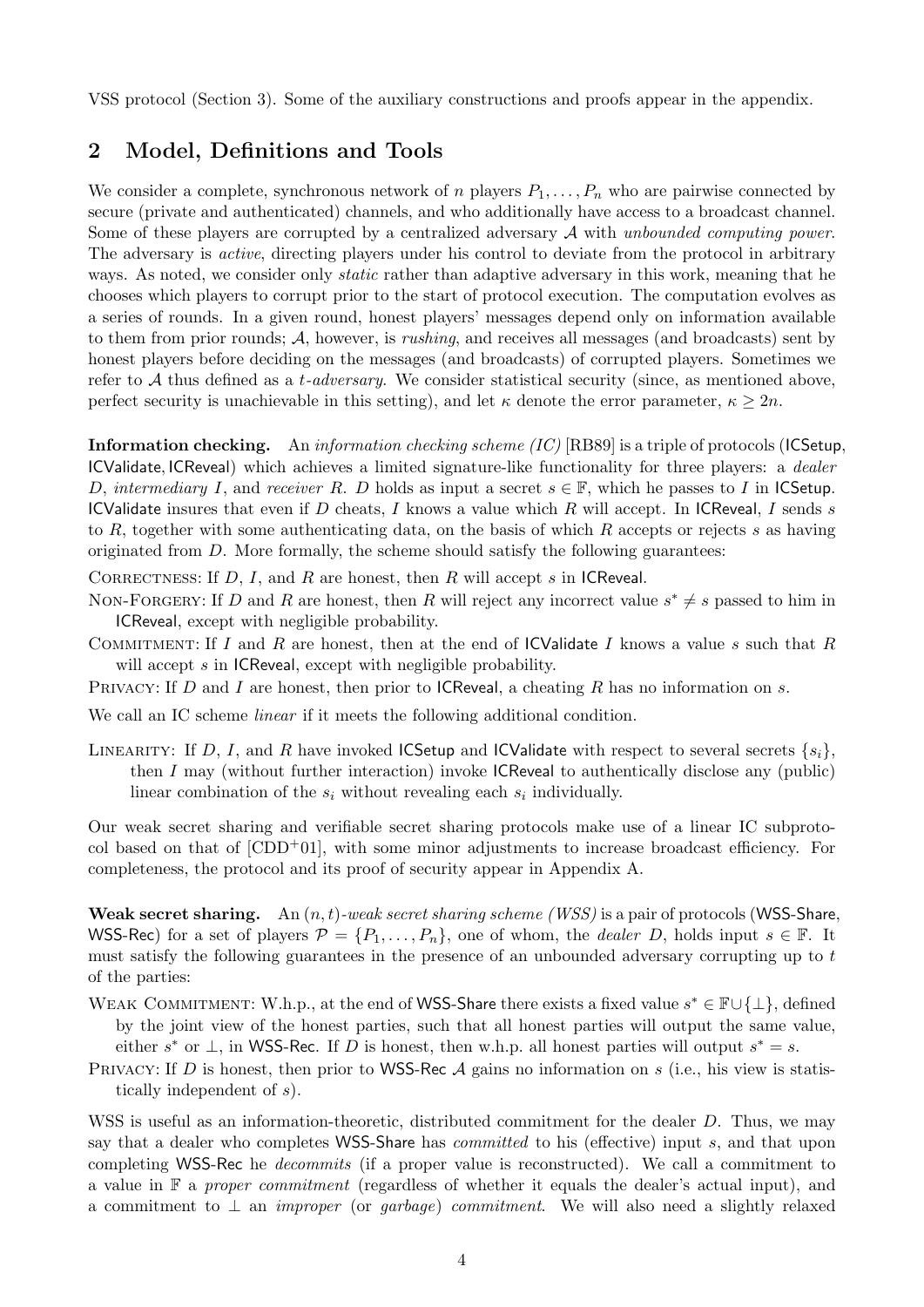version of WSS called *WSS-without-agreement* (or *very weak secret sharing* [BPW91]), in which the Commitment property above is replaced by

WEAK COMMITMENT WITHOUT AGREEMENT: W.h.p., at the end of WSS-Share there exists a fixed value  $s^*$  ∈  $\mathbb{F} \cup {\perp}$ , defined by the joint view of the honest parties, such that each honest party will output either *s ∗* or *⊥* in WSS-Rec (but some may output *s ∗* and others *⊥*). If *D* is honest, then w.h.p. all honest parties will output  $s^* = s$ .

Furthermore, we will call a WSS(-without-agreement) *linear* if it satisfies the following in addition:

LINEARITY: If *D* has properly committed to several secrets  $\{s^{(k)}\}$ , then he may (without further interaction) invoke WSS-Rec to decommit to any (public) linear combination of the  $s^{(k)}$ . If some of the commitments are garbage, there still exists a fixed value *s <sup>∗</sup> ∈* F*∪ {⊥}* which is reconstructed as the "linear combination" (w.h.p.).

We can slightly strengthen this requirement in the case of the sum of two values, to say that if one is properly committed and the other is garbage, their sum is garbage also (as opposed to any fixed value, which Linearity gives). We will use this property later on in the construction of VSS protocols.

PROPER + IMPROPER: If *D* has committed separately to  $s \in \mathbb{F}$  and to  $\perp$ , then the reconstruction of the sum  $s + \perp$  (or  $\perp + s$ ) will yield  $\perp$  (w.h.p.).

Our WSS(-without-agreement) protocol is presented in Section 3.1. It has a single sharing phase, which uses two broadcasts, and two different reconstruction phases: one which uses a single broadcast round and achieves ordinary WSS, and one which uses no broadcast but achieves only WSS-withoutagreement.

**Verifiable secret sharing.** An (*n, t*)*-verifiable secret sharing scheme* [CGMA85] is a pair of protocols (VSS-Share, VSS-Rec) for a set of players  $P = \{P_1, \ldots, P_n\}$ , one of whom, the *dealer D*, holds input  $s \in \mathbb{F}$ . In addition to the Privacy property above in the WSS case, VSS must satisfy the following, stronger guarantee in the presence of an unbounded adversary corrupting up to *t* of the parties:

COMMITMENT: W.h.p., at the end of VSS-Share there exists a fixed value  $s^* \in \mathbb{F}$ , defined by the joint view of the honest parties, such that all honest parties will output *s ∗* in VSS-Rec. If *D* is honest, then  $s^* = s$ .

VSS strengthens WSS by guaranteeing that even when a cheating *D* does not cooperate in the Reconstruction phase, the honest players can still recover the value he committed to (which we now require to be a proper field element, not *⊥*). This makes possible a stronger variant of linearity, in which honest players can reconstruct linear combinations of secrets shared by *different dealers*. This strong linearity property is crucial for MPC applications of VSS.

We say that the parties *verifiably share* a secret *s* if each (honest) party maintains some state such that, when the honest parties invoke VSS-Rec on that joint state, they will reconstruct the value *s* (w.h.p.). Clearly, if a dealer *D* has just completed VSS-Share with effective input *s*, then the parties verifiably share *s*.

LINEARITY: If the parties verifiably share secrets  $\{s^{(k)}\}$ , then they also (without further interaction) verifiably share any (public) linear combination of the secrets.

We now turn to broadcast-type [LSP82] primitives over point-to-point channels (and slightly extended communication models; see below) which will become useful when further reducing the number of physical broadcasts (Section 3.2).

**Gradecast.** *Graded broadcast* (a.k.a. "gradecast") was introduced by Feldman and Micali [FM88]. It allows to broadcast a value among the set of recipients but with weaker consistency guarantees than in the case of standard broadcast, where all honest recipients are required to output the same value. In addition to the value  $v_i$  each recipient  $P_i$  also outputs a grade  $g_i \in \{0, 1\}$ .

Formally, a protocol achieves graded broadcast if it allows the dealer  $D \in \mathcal{P}$  to distribute a value *v* ∈ *D* among parties *P* with every party  $P_i$  outputting a value  $v_i$  ∈ *D* with a grade  $g_i$  ∈ {0*,* 1} such that: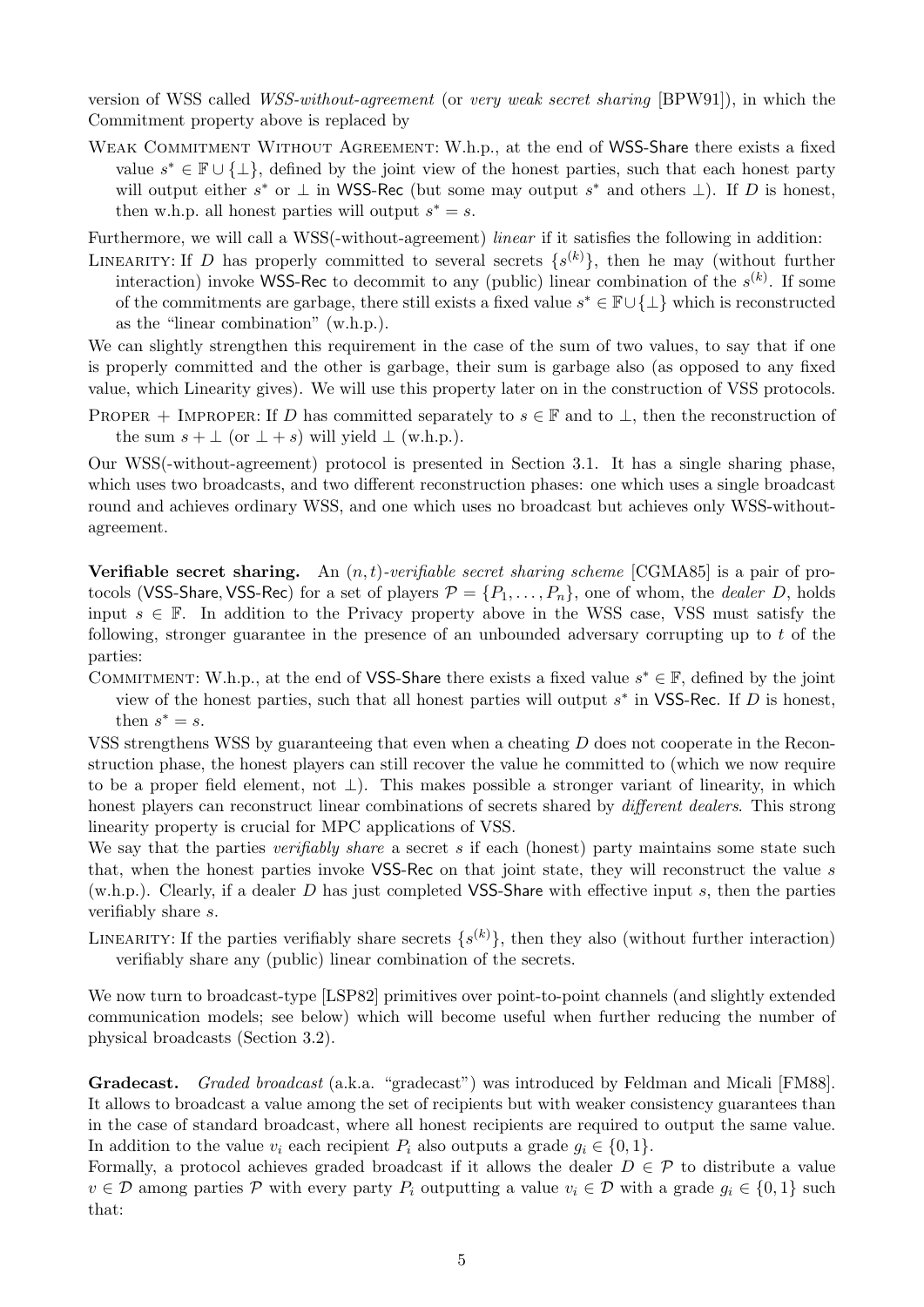VALIDITY: If the dealer *D* is correct, then every correct  $P_i \in \mathcal{P}$  outputs  $(v_i, g_i) = (v, 1)$ .

GRADED CONSISTENCY: If a correct  $P_i \in \mathcal{P}$  outputs  $(v_i, g_i)$  with  $g_i = 1$ , then every correct  $P_j \in \mathcal{P}$ outputs  $(v_j, g_j)$  with  $v_j = v_i$ .

In [Fit03] gradecast is considered in different communication models. First, it is shown that gradecast is achievable from point-to-point channels if and only if *t < n/*3. Second, an extended communication model is considered where each player can broadcast to a (every) pair of other players. Such a primitive is called *2-cast*. A construction is then given which tolerates  $t < n/2$  and achieves binary gradecast given 2-cast channels.

In this paper we will make use of a round-efficient gradecast protocol allowing *arbitrary* domains *D* based on that construction. Our construction works as follows: First, we construct a *weak broadcast* primitive (see next) given 2-cast; then, based on weak broadcast we build gradecast.

**Weak broadcast.** *Weak broadcast* (a.k.a. *Crusader agreement* [Dol82]) is another weak form of broadcast, where the recipients either decide on the value sent by the dealer or on a special symbol *⊥* indicating that the dealer is malicious.

Formally, a protocol achieves weak broadcast if it allows the dealer *D* to distribute a value  $v \in \mathcal{D}$ among parties  $\mathcal P$  with every party  $P_i$  outputting a value  $v_i \in \mathcal D \cup \{\perp\}$  such that:

VALIDITY: If the dealer *D* is correct, then every correct  $P_i \in \mathcal{P}$  outputs  $v_i = v$ .

WEAK CONSISTENCY: If a correct  $P_i \in \mathcal{P}$  outputs  $v_i \neq \bot$ , then every correct  $P_i \in \mathcal{P}$  outputs  $v_j \in \mathcal{P}$ *{v<sup>i</sup> , ⊥}*.

In Appendix B we present modifications to the gradecast and weak broadcast protocols in [Fit03] to allow for arbitrary domains *D*, instead of just the binary domain.

### **3 A Broadcast- and Round-Efficient VSS Protocol**

In this section we present our new  $(2,0)$ -broadcast, constant-round VSS protocol for  $t < n/2$ . Its overall round complexity is (20*,* 1). This is the first linear VSS protocol enjoying such a small number of broadcast rounds without trusted setup, while running in an overall constant number of rounds. We first obtain a (3*,* 0)-broadcast, (9*,* 1)-round protocol which, at a high level, is inspired by the ((7*,* 0) broadcast) protocol in [RB89]; we then apply a moderated-protocol transformation to shave off one additional broadcast round.

#### **3.1 A** (3*,* 0)**-broadcast, constant-round VSS protocol**

Our VSS protocol's sharing phase uses a WSS protocol, which we now describe.

Our WSS(-without-agreement) protocol uses two broadcasts in its sharing phase, and admits two different reconstruction phases: one which uses a single broadcast round and achieves ordinary WSS, and one which uses no broadcast but achieves only WSS-without-agreement. In turn, the protocol makes use of a linear IC subprotocol based on that in  $[CDD<sup>+</sup>01]$  (Appendix A). The WSS protocol(s) is shown below. Since its sharing and reconstruction phases are invoked at different rounds of the VSS protocol's sharing phase, we specify them as separate protocols for convenience. The WSS protocol, with its two different reconstruction phases.

**Protocol** WSS**-**Share(*P, D, s*)

1. *D* chooses a random polynomial  $f(x)$  of degree  $\leq t$  such that  $f(0) = s$ , and sets  $s_i := f(i)$ ; this will be  $P_i$ 's share. For each pair  $P_i, P_j \in \mathcal{P} - \{D\}$ , run  $\mathsf{ICSetup}(D, P_i, P_j, s_i)$ .

2–5. **2 x BROADCAST in 4,5:** For each  $P_i, P_j \in \mathcal{P} - \{D\}$ , run ICValidate $(D, P_i, P_j, s_i)$ .

#### **Protocol** WSS**-**Rec(*P, D, s*)

- 1. For each pair  $P_i, P_j \in \mathcal{P} \{D\}$ , run ICReveal( $P_i, P_j, s_i$ ).
- 2. **BROADCAST:** *D* broadcasts the polynomial  $f(x)$  which he used to share the secret.  $P_i$  broadcasts the list of pieces  $\{(j, s_j)\}$  which he accepted in ICReveal in the previous step.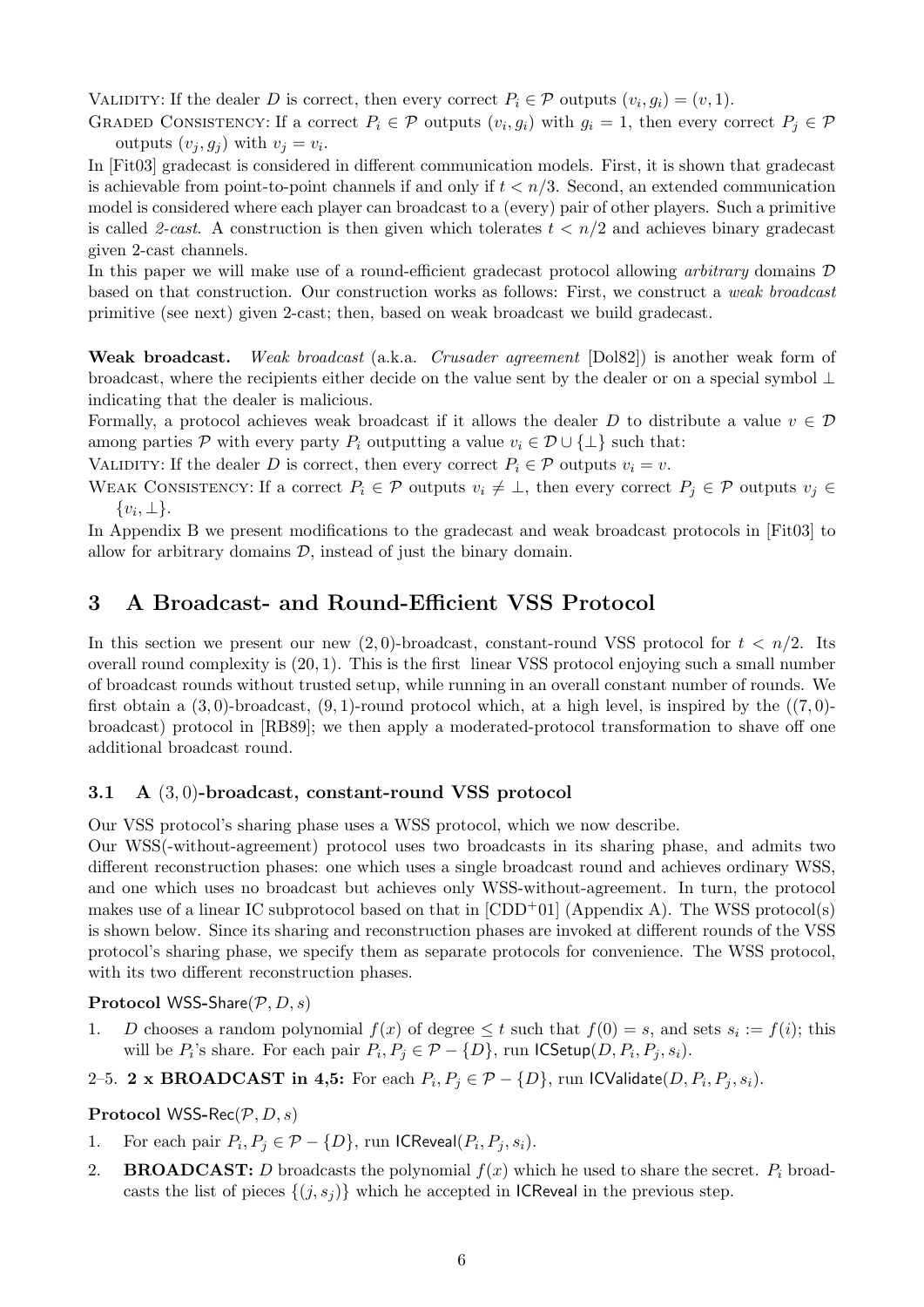Let HAPPY denote the set of players who accept at least *n − t* pieces, and all of whose accepted pieces lie on the polynomial  $f(x)$ . If  $|HAPPY| \geq n-t$ , all players take  $s = f(0)$  to be the secret, otherwise *⊥*.

#### **Protocol** WSS**-**Rec**-**NoBC(*P, D, s*)

1. For each pair  $P_i, P_j \in \mathcal{P} - \{D\}$ , run ICReveal $(P_i, P_j, s_i)$ . If  $P_i$  accepts at least  $n-t$  pieces, and all accepted pieces lie on a polynomial  $f(x)$  of degree  $\leq t$ , then  $P_i$  takes  $s = f(0)$  to be the secret, otherwise *⊥*.

**Theorem 1.** WSS = (WSS*-*Share*,* WSS*-*Rec) *is a linear weak secret sharing scheme secure against a static, unbounded adversary corrupting t < n/*2 *players. Furthermore,* WSS*∗* = (WSS*-*Share*,* WSS*-*Rec*-*NoBC) *is a linear WSS-without-agreement scheme, secure against a static, unbounded adversary who corrupts*  $t < n/2$  *players.* 

*Proof.* COMMITMENT. First consider a cheating *D*. At the end of WSS-Share, an honest  $P_i$  holds  $s_i$  which all honest parties will accept (due to the Commitment property of the IC protocol). Now these pieces  $s_i$  held by the honest parties define a polynomial  $f^*(x)$ ; if deg  $f^*(x) > t$ , then each honest party will accept pieces not lying on the dealer's broadcast polynomial *f*(*x*). Therefore we will have  $|HAPPY| < n-t$ , and  $\perp$  will be reconstructed. Note that this situation is precisely a garbage commitment.

Otherwise deg  $f^*(x) \le t$  (and the commitment is proper). If the dealer's broadcast polynomial  $f(x) \ne$  $f^*(x)$  then again each honest party will accept pieces not on  $f(x)$ , and so  $\perp$  will be reconstructed. If  $f^*(x) = f(x)$  then it may be the case that  $\perp$  is reconstructed (depending on the values honest parties accept from dishonest parties), or that  $s^* = f(0) = f^*(0)$  is reconstructed. Regardless, there is only one non-*⊥* value which may be reconstructed, and it is fixed by the joint view of the honest parties at the end of WSS-Share.

Now if *D* is honest, then by the IC Non-Forgery property no cheating party can fool an honest party into accepting a value other than *s<sup>i</sup>* during ICReveal (except with negligible probability). It follows that each honest player will accept  $\geq n-t$  pieces, and all their accepted values will lie on the dealer's polynomial  $f(x)$ . Thus  $|HAPPY| \geq n - t$  and the parties output  $s = f(0)$ .

PRIVACY. If *D* is honest, then by the IC Privacy property, the adversary has no information on any  $s_i$  value held by an honest player  $P_i$  prior to ICReveal. Hence the adversary learns only the *t* points on the polynomial  $f(x)$  corresponding to dishonest players' shares, and in particular has no information on  $f(0) = s$  prior to WSS-Rec.

COMMITMENT WITHOUT AGREEMENT. Define  $f^*(x)$  as above, by the shares of the honest parties. As before if deg  $f^*(x) > t$ , all honest parties will accept a set of pieces which do not lie on any degree *t* polynomial, and they will all output *⊥*.

If deg  $f^*(x) \leq t$ , then honest party  $P_i$  will output  $s^* = f^*(0)$  only if all the pieces he accepts from dishonest parties lie on *f ∗* (*x*); otherwise the set of pieces he accepts will lie on no polynomial of degree *t*, and he will output *⊥*.

For an honest *D*, the argument is the same as in the with-agreement case: Due to IC Non-Forgery, all honest parties will  $(w.h.p.)$  accept only values which lie on  $f(x)$ , and so all will output the correct value  $s = f(0)$ .

LINEARITY. Suppose *D* has properly committed to values  $\{s^{(k)}\}$ , using polynomials  $f_k(x)$ . Then for each value  $s^{(k)}$ , player  $P_i$  holds a share  $s_i^{(k)}$  $i^{(k)}$ . To decommit to a linear combination of the  $s^{(k)}$ , in WSS-Rec  $P_i$  reveals the linear combination of his  $s_i^{(k)}$  $\mathcal{L}_i^{(k)}$  during **ICReveal** (in place of " $s_i$ "), and *D* broadcasts the linear combination of these polynomials (in place of " $f(x)$ "). Then the properties of commitment and privacy remain in place, since taking a linear combination of polynomials of degree at most *t* results in a new polynomial of degree at most *t*.

If some of the commitments were garbage, this means exactly that some of the polynomials (defined by the shares of the honest players) were of degree  $>t$ . Nevertheless, taking a linear combination of these polynomials results in a single, fixed polynomial whose free term is the only possible non-*⊥* value which honest parties will reconstruct (and then only if the new polynomial has degree  $\leq t$ ).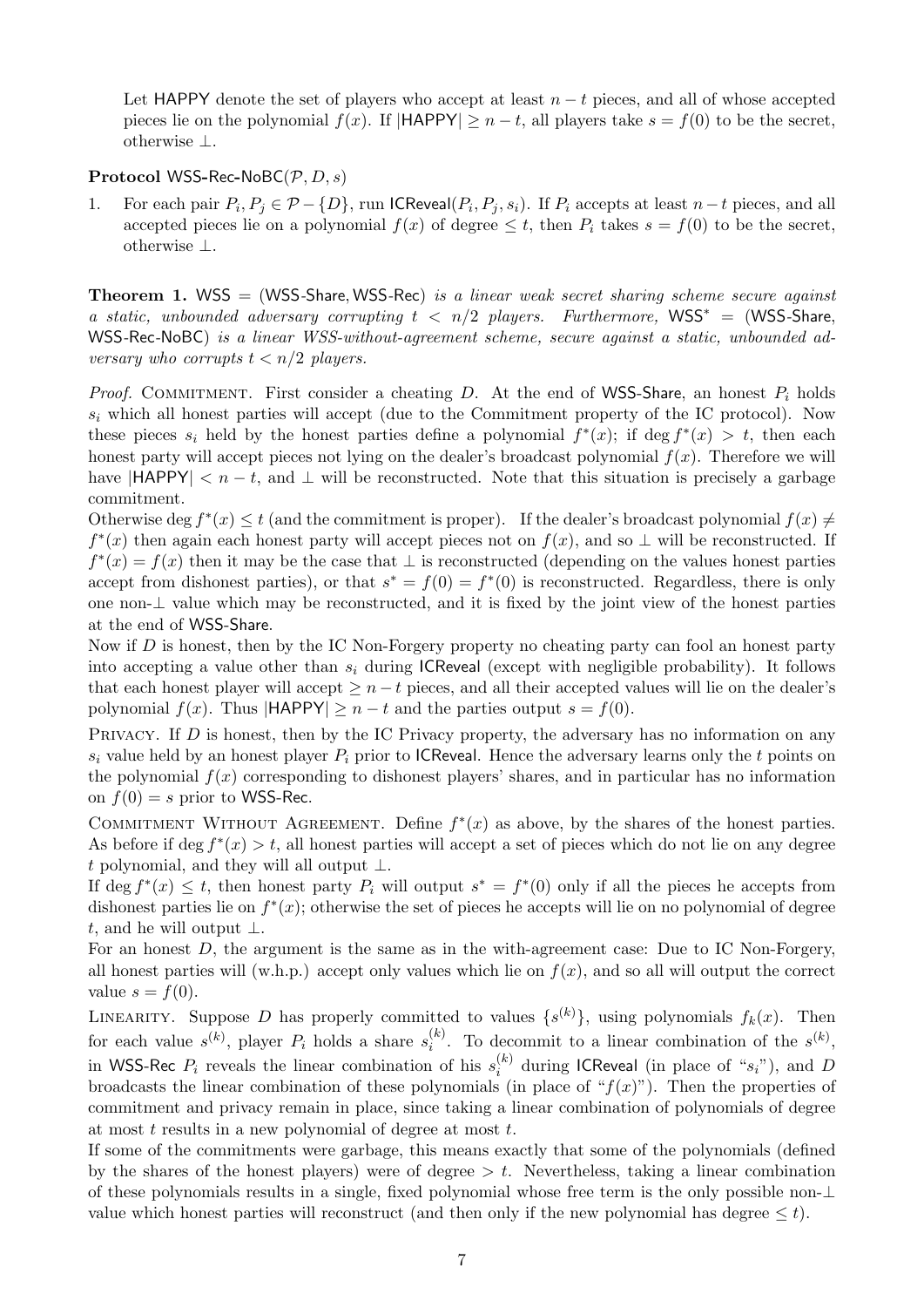PROPER + IMPROPER. A proper commitment is associated with a polynomial of degree  $\leq t$ , and an improper commitment with one of degree  $>t$ . Thus the sum of the two has degree  $>t$ , corresponds to another improper commitment, and will yield *⊥* (w.h.p.).  $\Box$ 

We are now ready to present  $VSS<sub>3bc</sub>$ , our  $(3,0)$ -broadcast,  $(9,1)$ -round VSS protocol, which uses the WSS protocol above in its sharing phase. Regarding the presentation of our protocol(s), many VSS protocol descriptions rely on a bivariate-polynomial approach; others are univariate-based. We opt for the latter, since we feel that this protocol's structure lends itself best to a univariate polynomial description. At a high level, the protocol is inspired by that of Rabin and Ben-Or [RB89], and has a similar structure. First *D* distributes shares of a *t*-degree polynomial *f* where *s* := *f*(0) and of additional random *t*-degree polynomials  $g_k$ . Each player  $P_i$  commits to all shares via WSS. Then the parties jointly carry out a cut-and-choose process in which the players are challenged to reconstruct either  $g_k$  or  $f + g_k$  for each  $k$ , which must be degree  $t$ . Players who complain of incompatible shares, or fail to participate, have their shares broadcast (and hence fixed) by *D*.

As mentioned earlier, Rabin and Ben-Or's VSS requires 7 broadcast rounds in the share phase. One novelty which allows us to reduce broadcast round complexity to 3 is that we require the *dealer* as well as the players to commit via WSS to the shares he distributed, which constrains the misbehavior of a cheating dealer. After all commitments are in place, the players broadcast a round of cut-and-choose challenges in step 7. In step 8, parties respond to the challenges by using WSS-without-agreement to reconstruct the shares of the appropriate polynomials. In the final step 9, a broadcast is used to confirm the results of the WSS-without-agreement; at the same time *D* has a chance (and is obligated) to broadcast shares of players for whom he did not reconstruct the correct share in step 8.

An additional trick which saves us a broadcast round can be seen in step 6, which is inserted between the last two rounds of the WSS share phase. In this step, the parties perform a *pre-broadcast* by sending each other player their intended WSS final-round broadcast on point-to-point channels. In step 7, they officially complete WSS by echoing the pre-broadcast. This forces a cheating player to "semi-commit" in step 6 to one of at most *n−t* possible final-round broadcasts for WSS, since a majority (including at least one honest player) must confirm his pre-broadcast. Luckily, semi-commitment restricts cheaters' options enough that players are able to broadcast the cut-and-choose challenges in the *same round* step 7—rather than waiting for full commitment and then using another broadcast. (Note that in the case of a non-rushing adversary, step 6 is unnecessary.)

#### **Protocol** VSS**-**Share3bc(*P, D, s*)

- 1. *D* chooses a random polynomial  $f(x)$  of degree  $\leq t$  such that  $f(0) = s$ , and sets  $s_i := f(i)$ . Also for  $1 \leq k \leq \kappa n$ , *D* chooses random polynomials  $g_k(x)$  of degree  $\leq t$ , and sets  $t_{ki} := g_k(i)$ . *D* sends  $(s_i, \{t_{ki}\}_k)$  to  $P_i$ .
- 2–5. **BROADCAST:**  $P_i$  and  $D$  will now each act as WSS dealers to commit to  $P_i$ 's share  $s_i$ . We reserve  $s_i$  to denote the value  $D$  commits to, and let  $s_i^*$  denote that which  $P_i$  commits to (these may be different if  $D$  and/or  $P_i$  is dishonest).  $D$  and  $P_i$  act as dealer in steps 1–4 of WSS-Share $(D, s_i)$ ,  $\mathsf{WSS\text{-}Share}(P_i, s_i^*), \mathsf{WSS\text{-}Share}(D, t_{ki}), \text{ and } \mathsf{WSS\text{-}Share}(P_i, t_{ki}^*) \; (1 \leq k \leq \kappa n).$ 
	- 6. The parties have just completed WSS-Share step 4/ICValidate step 3. In the next step (corresponding to WSS-Share step 5/ICValidate step 4) the WSS/IC dealer will resolve conflicts. Instead of doing so immediately, let *BC<sup>i</sup>* denote the broadcast which *P<sup>i</sup>* would make. *P<sup>i</sup>* first sends-to-all  $BC_i$ .

Also, if *D* conflicted with any  $P_i$  in the previous step (namely in ICValidate step 3) then in the following round *D* will broadcast *all* the values  $(s_i, \{t_{ki}\}_k)$ . For now, *D* sends-to-all these values, which we call *public pieces*.

7. **BROADCAST:** Now *P<sup>i</sup>* broadcasts *BC<sup>i</sup>* , which completes WSS-Share step 5/ICValidate step 4, and *D* broadcasts the values  $(s_i, \{t_{ki}\}_k)$  which he sent-to-all in the previous step. Of course each player broadcasts his view of the previous step; if it is not the case that at least  $t + 1$  players agree that *P<sup>i</sup>* 's broadcast this round matches what he told them in the previous round, then *P<sup>i</sup>* is disqualified.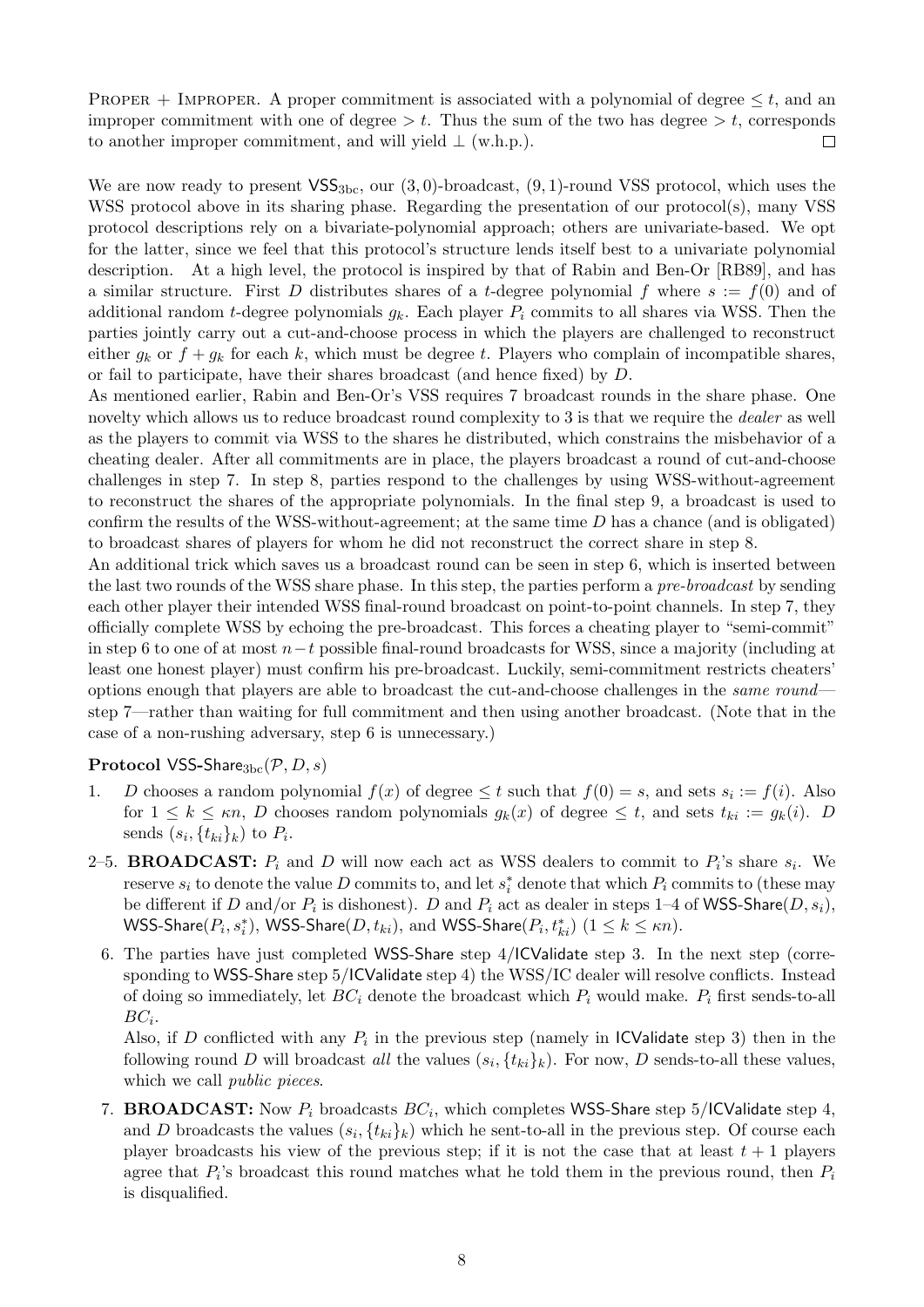Additionally, each  $P_i \neq D$  broadcasts a random challenge  $C_i \in \{0,1\}^{\kappa}$  for *D* and for the other *P*<sup>*j*</sup>'s. The challenge indicates, for each index  $k \in [\kappa n]$  assigned to  $P_i$  ( $\kappa$  such in total), whether:

- (1) D and  $P_j$  should reveal  $f(x) + g_k(x)$ , in which case set  $v_{kj} = s_j + t_{kj}$  and  $v_{kj}^* = s_j^* + t_{kj}^*$ ; or
- (2) *D* and  $P_j$  should reveal  $g_k(x)$ , in which case set  $v_{kj} = t_{kj}$  and  $v_{kj}^* = t_{kj}^*$ .
- 8.  $\forall k \in [\kappa n], j \in [n], P_i$  participates in WSS-Rec-NoBC $(D, v_{kj})$  and WSS-Rec-NoBC $(P_j, v_{kj}^*)$ .  $P_i$ 's outputs from these protocols are  $v_{kj}^{(i)}$  and  $v_{kj}^{*(i)}$ , respectively.
- 9. **BROADCAST:** Each *P<sup>i</sup>* broadcasts his view of the previous round—namely, the reconstructed shares  $v_{kj}^{(i)}$  and  $v_{kj}^{*(i)}$ , for all  $k, j$ .

If a majority of players agrees on a non- $\perp$  reconstructed value for  $v_{kj}$  (resp.  $v_{kj}^*$ ), then such value is the *broadcast (BC) consensus* for the given commitment, and the players who agree *participate in the consensus*. If no BC consensus exists, or if the player who shared the value does not participate, then the sharing player is disqualified. Consequently, if *D* is not so disqualified, then there exists a BC consensus (which *D* endorses) for all  $v_{kj}$ . Assuming this is the case, then *D* is nevertheless disqualified if for any *k*, the set of shares  $\{v_{kj}\}_j$ , together with appropriate public pieces, does not lie on a polynomial of degree  $\leq t$ .

In addition to broadcasting his view as described above, *D* also accuses player  $P_i$ , by publicly broadcasting the shares  $(s_j, \{t_k\}_k)$ , if either of the following occurred:

- (1) *D* output *⊥* in any WSS-Rec-NoBC instance for which *P<sup>j</sup>* was dealer; or
- (2) *D* reconstructed an incorrect value for  $P_j$ 's share of any challenge polynomial  $(v_{kj}^{*(D)} \neq v_{kj})$ .

If any such public pieces fail to lie on the appropriate degree-*t* polynomial, or if *D* neglects to accuse  $P_j$  when there exists a BC consensus that  $v_{kj}^* \neq v_{kj}$ , then *D* is disqualified.

Let HAPPY denote the set of **non-disqualified** players who were **not accused** by *D*. If  $|HAPPY| < n - t$ , then *D* is disqualified.

**Protocol** VSS-Rec<sub>0bc</sub>( $P$ *, s*)

- 1. Each player  $P_i \in \text{HAPPY}$  invokes WSS-Rec-NoBC( $P_i, s_i$ ).
- Each player  $P_i \in \mathcal{P}$  creates a list of shares consisting of those  $s_j$  which he accepts from any WSS-Rec-NoBC( $P_j$ ,  $s_j$ ) (including his own), together with all public pieces  $s_j$ . He takes any  $t+1$ shares from the list, interpolates a polynomial  $f(x)$ , and outputs  $s := f(0)$  as the secret.

**Theorem 2.** *Protocol*  $VSS<sub>3bc</sub> = (VSS-Share<sub>3bc</sub>, VSS-Rec<sub>0bc</sub>)$  *is a* (3,0)*-broadcast*, (9,1)*-round, linear verifiable secret sharing scheme secure against an unbounded adversary who corrupts*  $t < n/2$  *players.* 

The number of broadcast rounds, as well as total number of rounds, is easily verified by inspection. In particular, broadcast is used in rounds 5, 7 and 9. We will specifically reference these rounds in the next section, where we only keep first and third broadcasts. The proof of Theorem 2 is broken up into three lemmas, as follows.

**Lemma 3** (PRIVACY). If D is honest, then w.h.p. the adversary  $A$  gains no information on  $s$  prior *to* VSS-Rec<sub>0bc</sub>.

*Proof.* The secret-sharing properties of degree-*t* polynomials assure that the joint distribution of all shares handed by *D* to the corrupted parties in step 1, is uniformly random, in particular independent of *s*.

By the privacy property of protocol WSS employed in steps 2–7, the individual shares  $(s_i, \{t_{ki}\}_k)$  of any honest party remain independent of the adversary's view. If in step 7 *D* broadcasts  $(s_i, \{t_{ki}\}_k)$ for some  $P_i$  who conflicted with  $D$  in an instance of ICValidate, then that  $P_i$  must have been corrupt and hence  $A$  already knew these values (as well as the fact that  $D$  would broadcast them).

In step 7, *A* learns the honest parties' random challenges, which are independent of *s* and its shares, and thus yield no additional information.

The values reconstructed in step 8 are, for each challenge, either  $f(x) + g_k(x)$  or  $g_k(x)$ . The  $g_k(x)$ 's themselves were chosen uniformly at random, and until step 8 *A* knew nothing about them except for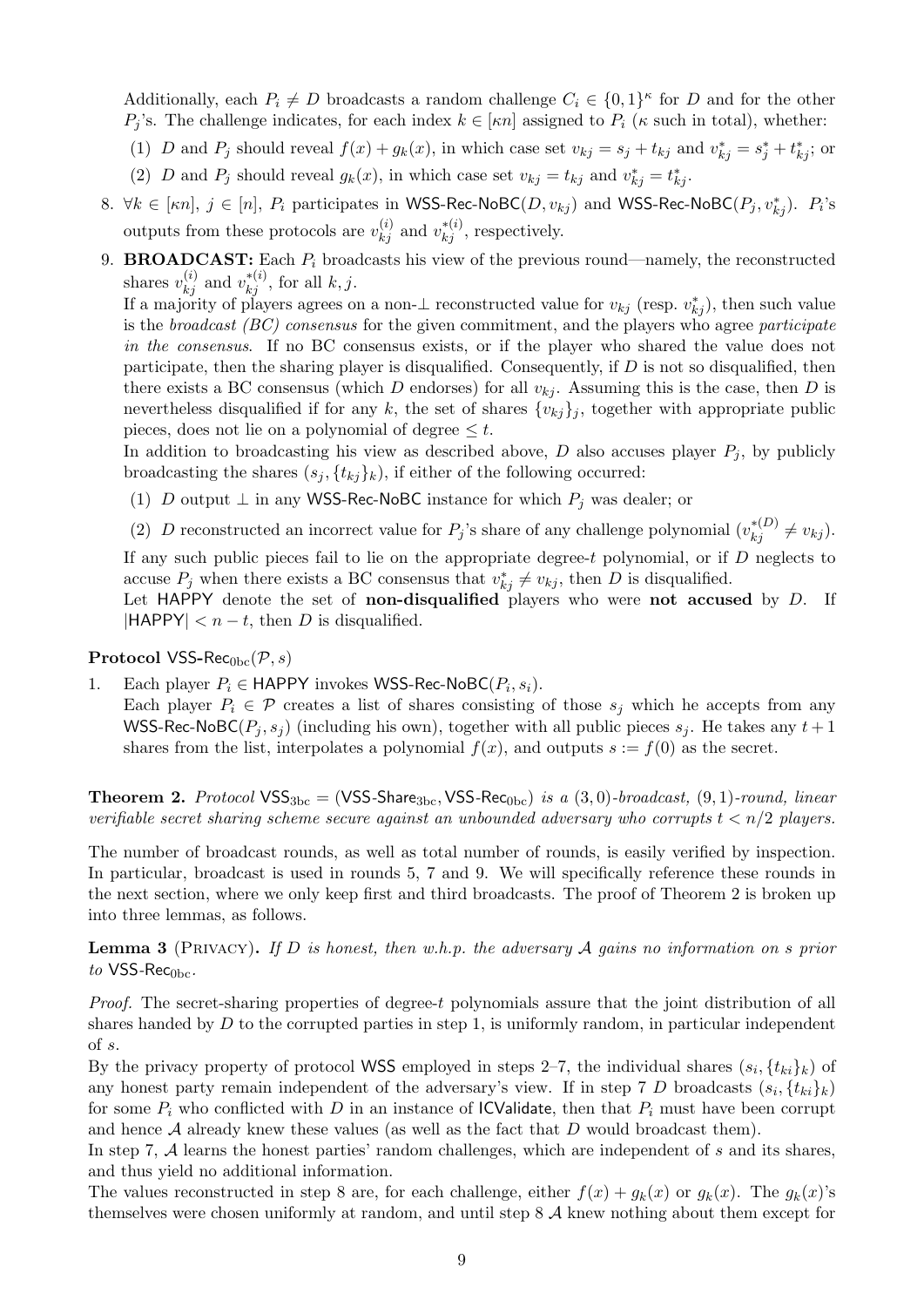the shares held by corrupt parties, by WSS Privacy. Hence, conditioned on *A*'s view up to that point, the revealed polynomial is uniformly random subject to consistency with the shares held by corrupted parties. Since *D* is honest he will answer all challenges correctly, and so *A* knows in advance that all honest parties will "accept" *D*'s responses.

In step 9, *A* knows in advance what each honest party reconstructed from each WSS, so those broadcasts reveal nothing. Additionally, if *D* accuses  $P_j$ , then *D* output either  $\perp$  or an incorrect value in some instance WSS-Rec-NoBC( $P_j$ ,  $*$ ). This implies w.h.p. that  $P_j$  was dishonest (WSS Commitment Without Agreement), in which case *A* learns nothing when *D* broadcasts the shares  $(s_i, \{t_{ki}\}_k)$ .<sup>2</sup>  $\Box$ 

**Lemma 4** (Commitment)**.** *With high probability, at the end of* VSS*-*Share3bc *there exists a fixed*  $s^* \in \mathbb{F}$  such that all honest players output  $s^*$  during VSS-Rec<sub>0bc</sub>. If D is honest, then  $s^* = s$ .

The proof of this lemma is a bit laborious, and is presented in Appendix C.

**Lemma 5** (LINEARITY). If the parties verifiably share secrets  $\{s^{(k)}\}$ , then they also (without further *interaction) verifiably share any (public) linear combination of the*  $s^{(k)}$ .

*Proof.* Consider the situation when parties verifiably share a secret *s* according to the protocol, for a dealer *D* who was not disqualified. By Claim 13 of the Commitment proof, we know that w.h.p.  $D$ 's WSS-commitment to  $s_i$  is proper for all *i*, and Claim 15 ensures that each happy player has properly WSS-committed to the same value. Since happy  $P_i$  have made proper WSS-commitments, the linearity of WSS-commitment implies that such  $P_i$  can reveal (and are committed to) any linear combination thereof.

Now consider secrets  $s^{(k)}$  which are verifiably shared with shares  $s_i^{(k)}$  $f_k^{(k)}$ , interpolating polynomials  $f_k(x)$ all of degree  $\leq t$ . (We ignore the "shares" of players who are disqualified in some execution of VSS-Share<sub>3bc</sub>—such players must be corrupt and without loss of generality other players simply ignore their messages and shares during VSS-Rec<sub>0bc</sub>.) Then any  $t+1$  of the summed shares  $\sum_k s_i^{(k)}$  $i^{(k)}$  interpolate the polynomial  $f(x) = \sum_{k} f_k(x)$ , which is of degree  $\leq t$  with free term  $\sum_{k} s^{(k)}$ .

For any given non-disqualified  $P_i$  each share  $s_i^{(k)}$  $i^{(k)}$  associated with that player is (w.h.p.) either (1) properly WSS-shared among all parties; or  $(2)$  publicly known. If *all* the  $s_i^{(k)}$  $i^{(k)}$  for  $P_i$  are publicly known, then other players simply use the public sum  $\sum_{k} s_i^{(k)}$  $I_i^{(k)}$  as  $P_i$ 's share during VSS-Rec<sub>0bc</sub>. Otherwise, by the linearity property of WSS  $P_i$  can reveal any sum of  $s_i^{(k)}$  $i^{(k)}$ 's. In particular, he can reveal exactly the sum of those  $s_i^{(k)}$  $i<sup>(k)</sup>$ 's which are not already public, and this is what he does when revealing his "share" in VSS-Rec<sub>0bc</sub>. This is of course the functional equivalent of revealing the sum of all the  $s_i^{(k)}$  $i^{(\kappa)}$ 's since the other players need only add the public values to the reconstructed value to obtain the "true" share  $\sum_{k} s_i^{(k)}$  $\binom{k}{i}$  of  $\sum_{k} s^{(k)}$ . (And revealing the sum of all shares reveals exactly the same information as revealing the sum of the non-public shares.)  $\Box$ 

#### **3.2 Further reducing the number of broadcast rounds**

We now show how to modify protocol VSS-Share<sub>3bc</sub> so that only *two* rounds of broadcast suffice. This improvement is inspired by the transformation presented in Section 3.3 of [KK07].

We execute the transformation in three steps. First, we show how using one round of physical broadcast one can prepare a *setup* (details below) which allows to simulate sufficiently many gradecast channels later on. Second, we consider a *moderated* version of VSS-Share<sub>3bc</sub> where the dealer acts as the moderator. Third, we instruct the players to use one more round of physical broadcast in order to agree on whether the moderator behaved correctly or not. The overall construction results in a constant-round share protocol which uses physical broadcast in two rounds only—one for gradecast setup generation and one for agreeing whether the dealer's moderation was honest.

First, we describe two additional building blocks used in our transformation.

<sup>&</sup>lt;sup>2</sup>As this discussion suggests, it may happen that *D* broadcasts an honest party's shares in step 9; this can only happen if *A* succeeds in an IC forgery attempt (hence with negligible probability). As a consequence, our protocol achieves statistical but not perfect privacy. On the other hand, privacy *is* perfect conditioned on the event that *A* is unsuccessful in all forgery attempts, as a failed forgery by itself reveals nothing about *s*.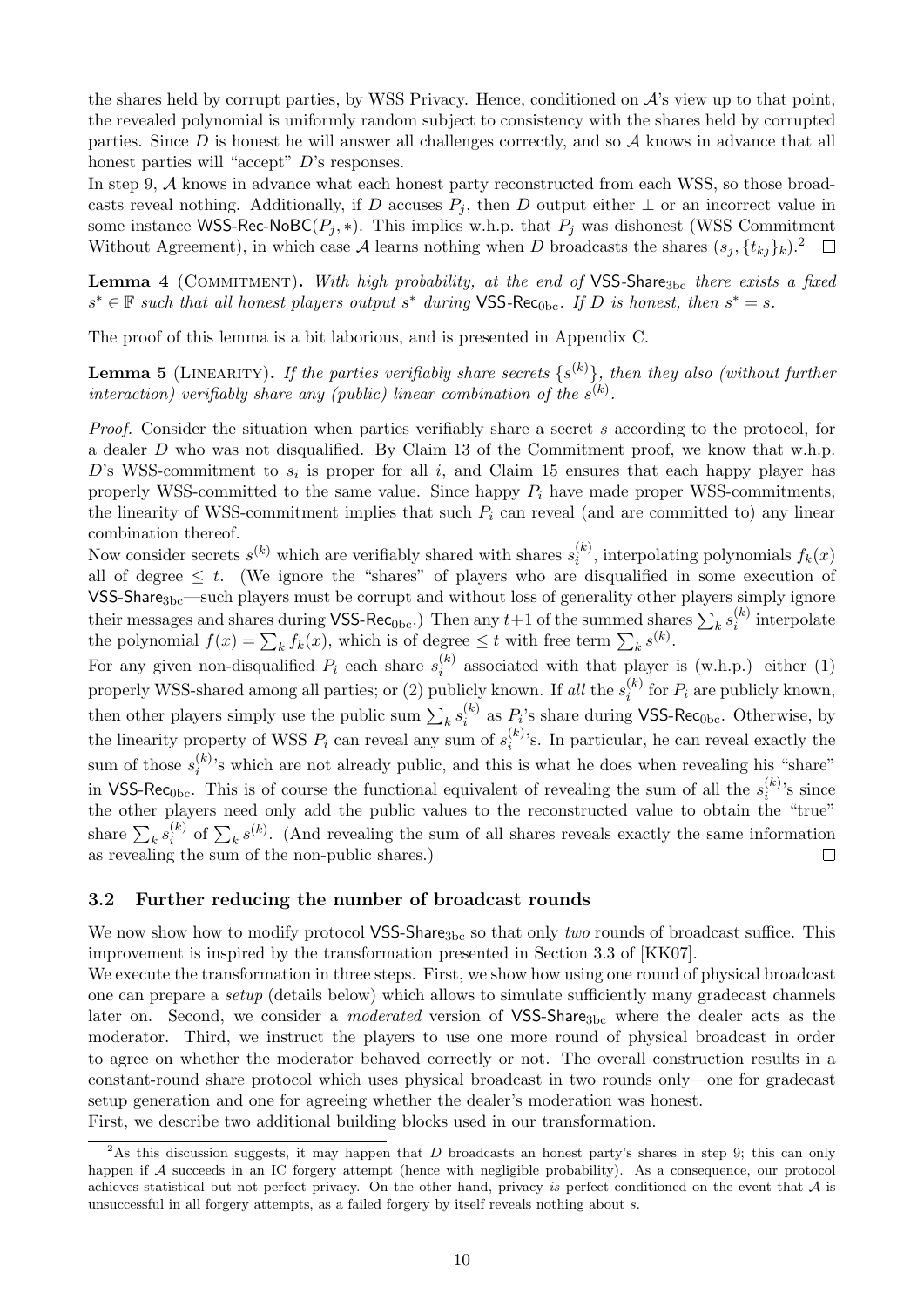**Gradecast from setup.** In [HR13], Hirt and Raykov recently showed how to prepare a *setup* allowing to simulate 2-cast channels (protocols  $\mathsf{Setup}_3$  and  $\mathsf{Broadcast}_3$  in [HR13]). The setup protocol Setup<sub>3</sub> takes 3 rounds, where in the first two rounds point-to-point channels are used and in the third round a physical broadcast is used. The protocol Broadcast<sub>3</sub> simulating 2-cast from the prepared setup uses point-to-point channels during 3 rounds.

Since gradecast is achievable from 2-cast channels in settings with  $t < n/2$  (recall the description of gradecast in Section 2; see also Lemma 10), we can interpret the setup for 2-cast channels as a setup for gradecast channels. Let the protocol SetupGradecast be defined to generate such a setup, i.e.,  $\mathsf{SetupGradecast}$  runs sufficiently many instances of  $\mathsf{Setup}_3$  for each triple of players in parallel. The following lemma summarizes the security achieved by the pair of protocols (SetupGradecast*,* Gradecast).

**Lemma 6.** *Protocol* Gradecast *is a* 6*-round protocol achieving gradecast from a setup and point-topoint channels tolerating*  $t < n/2$  *malicious parties. Moreover, the setup used by protocol* Gradecast *is prepared using the* 3*-round protocol* SetupGradecast*, where in the first two rounds point-to-point channels are used and in the third round physical broadcast is used.*

**Moderated VSS.** In [KK06], Katz and Koo proposed a new primitive called *moderated VSS* which allows to execute VSS under the supervision of a designated party called *the moderator*. If the moderator is honest, then the resulting protocol actually achieves the security properties of VSS; otherwise no security is guaranteed.

Formally, a two-phase protocol for parties  $P$ , where there is a distinguished dealer  $D \in \mathcal{P}$  who holds an initial input *s* and a moderator  $P^{**} \in \mathcal{P}$  (who may possibly be the dealer), is a moderated VSS protocol tolerating *t* malicious parties if the following conditions hold for any adversary controlling at most *t* parties:

- Each honest party  $P_i$  outputs a bit  $f_i$  at the end of the sharing phase, and a value  $s_i$  at the end  $\overline{\phantom{0}}$ of the reconstruction phase.
- If the moderator is honest during the sharing phase, then each honest party  $P_i$  outputs  $f_i = 1$  at the end of this phase.
- If there exists an honest party  $P_i$  who outputs  $f_i = 1$  at the end of the sharing phase, then the protocol achieves VSS; specifically: (1) if the dealer is honest then all honest parties output *s* at the end of the reconstruction phase, and the joint view of all the malicious parties at the end of the sharing phase is independent of *s*, and (2) the joint view of the honest parties at the end of the sharing phase defines a value *s ′* such that all honest parties output *s ′* at the end of the reconstruction phase.

**Theorem 7** ([KK06])**.** *Assume there exists a constant-round VSS protocol* Π*, using a broadcast channel in the sharing phase only, which tolerates t malicious parties. Then there exists a constant-round moderated VSS protocol* Π*′ , using a gradecast channel and tolerating the same number of malicious parties.*

The compilation of Π into Π*′* is achieved by requiring the players to use a "moderated broadcast subroutine" to simulate broadcast. Each time players invoke the subroutine they update their flag *f<sup>i</sup>* indicating whether the broadcast simulation has been successful. Players start executing  $\Pi'$  with  $f_i$ set to 1. The moderated subroutine Modercast for party *P<sup>i</sup>* broadcasting a message *m* is defined as following.

#### **Protocol** Modercast(*P, P∗∗, P<sup>i</sup> , m*)

- 1. *P<sup>i</sup>* gradecasts the message *m*.
- 2. The moderator *P ∗∗* gradecasts the message he output in the previous step.
- 3. Let  $(m_j, g_j)$  and  $(m'_j, g'_j)$  be the outputs of party  $P_j$  in steps 1 and 2, respectively. Within the underlying execution of  $\Pi'$ , party  $P_j$  will use  $m'_j$  as the message "broadcast" by  $P_i$ .
- 4. Furthermore,  $P_j$  sets  $f_j := 0$  if (1)  $g'_i \neq 1$ , or (2)  $m'_i \neq m_i$  and  $g_i = 1$ .<sup>3</sup>

We are now ready to show the enhanced VSS protocol.

<sup>3</sup>We note that in the description of the compilation from [KK06] gradecast with grades in *{*0*,* 1*,* 2*}* is used. Here we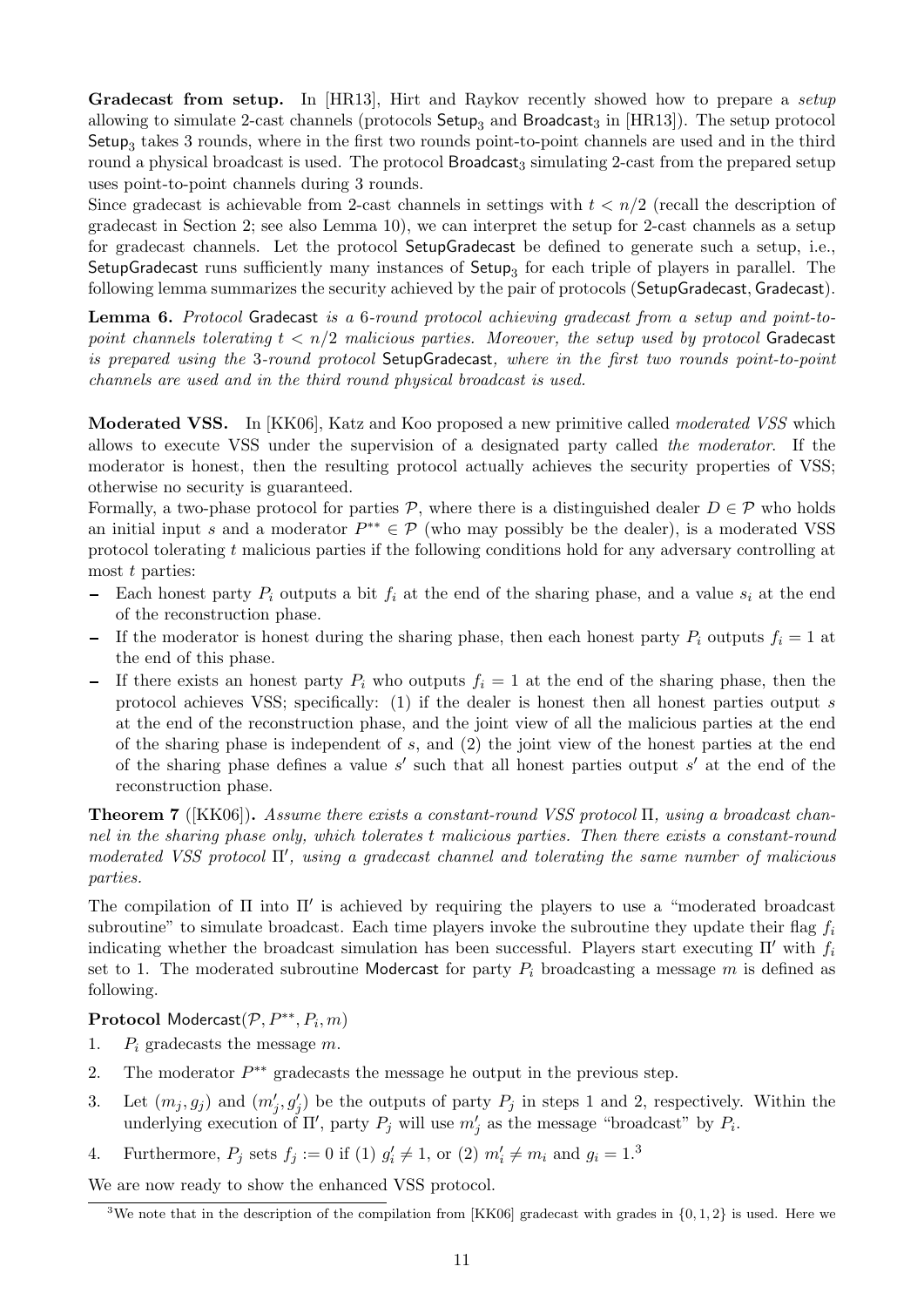**A** (2*,* 0)**-broadcast, constant-round VSS protocol.** In order to reduce the number of rounds where physical broadcast is used we apply the following transformation to the protocol VSS-Share $_{3bc}$ :

- 1. First, we generate gradecast setup using protocol SetupGradecast.
- 2. We then run a *moderated* version of the protocol VSS-Share<sub>3bc</sub>, where the dealer acts as a moderator. The Modercast subroutine uses two sequential gradecast invocations that are simulated using the setup prepared by the protocol Gradecast.
- 3. Finally, each player broadcasts (using physical broadcast) his flag *f<sup>i</sup>* indicating whether he trusts the moderator (who is also the dealer). If the number of players broadcasting 1 is greater than  $n/2$  then the sharing phase was successful, otherwise the dealer is disqualified.

The second and the third steps of the transformation have been already proposed by Katz and Koo in [KK07], while in the first step they make use of a pre-distributed PKI acting as a setup for gradecast. In our transformation, instead of assuming a PKI we generate a setup for gradecast using the protocol SetupGradecast. We call the modified sharing phase VSS-Share $_{2bc}$ .

Furthermore, in VSS-Share<sub>2bc</sub> we optimize the round complexity of the transformation by parallelizing the beginning and the end of VSS-Share<sub>3bc</sub> with SetupGradecast and broadcasting the flags, respectively.

#### **Protocol** VSS-Share<sub>2bc</sub>( $P, D, s$ )

- 1-2. Players execute rounds 1 and 2 of the protocol SetupGradecast in parallel with rounds 1 and 2 of  $VSS\text{-}Share<sub>3bc</sub>$ .
- 3-5. **BROADCAST:** Players execute round 3 of the protocol SetupGradecast and rounds 3-5 of VSS-Share<sub>3bc</sub>. Each player broadcasts the concatenation of the values resulting from protocols SetupGradecast and VSS-Share<sub>3bc</sub>.
	- 6. Players execute round 6 of the protocol VSS-Share $_{3bc}$ .
- 7-18. **MODERCAST:** Players execute round 7 of VSS-Share<sub>3bc</sub> where the Modercast subroutine is used instead of broadcast. The subroutine invokes two gradecast channels sequentially. Each call to the gradecast channel is simulated using the protocol Gradecast, which takes 6 rounds.
- 19. Players execute round 8 of the protocol VSS-Share $_{3bc}$ .
- 20. **BROADCAST:** Players execute round 9 of VSS-Share<sub>3bc</sub>. Each player additionally broadcasts flag  $f_i$  indicating whether Modercast was successful. If the number of  $f_i = 1$  is greater than  $n/2$ , then the sharings generated by VSS-Share<sub>3bc</sub> are accepted; otherwise, the dealer is disqualified.

**Theorem 8.** *Protocol*  $VSS<sub>2bc</sub> = (VSS-Share<sub>2bc</sub>, VSS-Rec<sub>0bc</sub>)$  *is a* (2*,* 0*)*-*broadcast,* (20*,* 1*)*-*round, linear verifiable secret sharing scheme secure against an unbounded adversary who corrupts*  $t < n/2$  *players.* 

*Proof sketch.* Due to Theorem 2 the protocol  $VSS_{3bc} = (VSS\text{-}Share_{3bc}, VSS\text{-}Rec_{0bc})$  is a linear verifiable secret sharing scheme secure against an unbounded adversary who corrupts  $t < n/2$  players. Hence, due to Theorem 7 the protocol VSS-Share<sub>2bc</sub> obtains a moderated VSS protocol when substituting broadcasts in VSS-Share<sub>3bc</sub> with Modercast. Finally, due to the definition of moderated VSS, if there exists at least one honest party with  $f_i = 1$  then the moderated version of VSS-Share<sub>3bc</sub> achieves VSS. Hence, since  $t < n/2$ , if more than  $n/2$  parties broadcast  $f_i = 1$  then VSS-Share<sub>2bc</sub> achieves VSS; otherwise the dealer is corrupt and hence can be disqualified.  $\Box$ 

### **4 Summary and Open Problems**

In the  $t < n/2$ , unconditional security regime, just because protocols treat broadcast as a black-box should not, from a theoretical perspective or otherwise, entitle us to consider it a *free resource*, as there are compelling reasons to consider it more expensive than "mere" secure channels. In this paper we proposed a refinement of the round complexity of VSS, by adding a measure we term *broadcast*

use gradecast with grades in *{*0*,* 1*}* because during the compilation it is only required to distinguish the maximal grade from all other grades (so we put maximal grade to 1 instead of 2).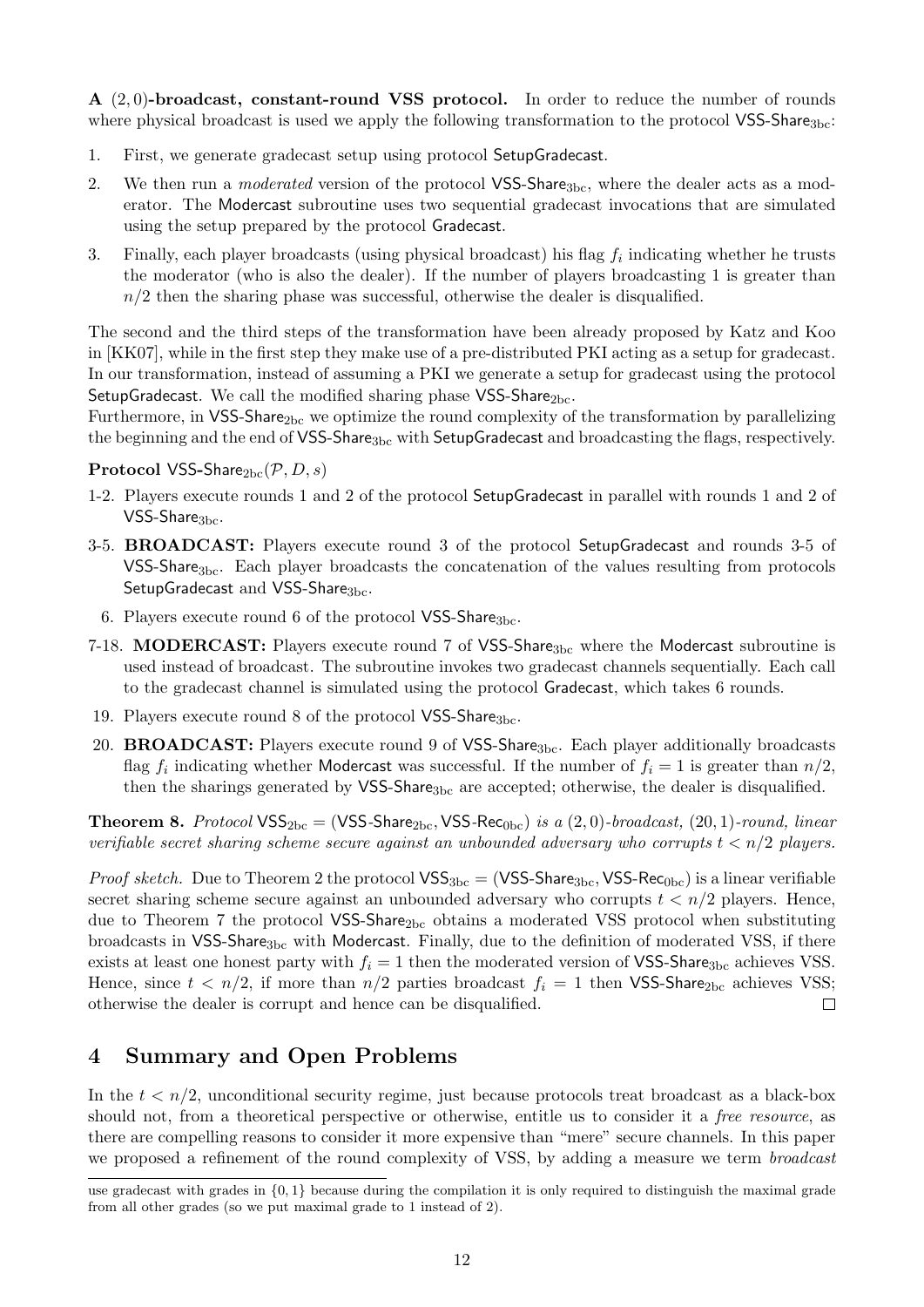*complexity*, and seeked to minimize the number of rounds in which it is invoked as well, presenting a  $(2,0)$ -broadcast, constant-round VSS protocol for  $t < n/2$ . This is the first linear VSS protocol enjoying such a small number of broadcast rounds without trusted setup, while running in an overall constant number of rounds.

One drawback of our resulting VSS protocol is that it is only proved secure for static adversaries, since our WSS protocol, based on  $[CDD+01]$ 's, is not adaptively secure. It is possible that the VSS protocol is adaptively secure, even though the WSS protocol is not (per  $[Rab94, CDD<sup>+</sup>01]$ ). We leave this corroboration for future work. We also leave open the question of whether (1*,* 0)-broadcast, constant-round VSS protocols exist.

### **References**

- [BFO12] E. Ben-Sasson, S. Fehr, and R. Ostrovsky. Near-linear unconditionally-secure multiparty computation with a dishonest minority. In *CRYPTO*, pages 663–680, 2012.
- [BGW88] M. Ben-Or, S. Goldwasser, and A. Wigderson. Completeness theorems for non-cryptographic faulttolerant distributed computation. In *Proc. 20th Annual ACM Symposium of the Theory of Computation*, pages 1–10, May 1988.
- [BH06] Z. Beerliová-Trubíniová and M. Hirt. Efficient multi-party computation with dispute control. In S. Halevi and T. Rabin, editors, *Theory of Cryptography*, volume 3876 of *Lecture Notes in Computer Science*, pages 305–328. Springer Berlin / Heidelberg, 2006.
- [BPW91] Birgit Baum-Waidner, Birgit Pfitzmann, and Michael Waidner. Unconditional byzantine agreement with good majority. In *STACS*, pages 285–295, 1991.
- [BTHR07] Zuzana Beerliová-Trubíniová, Martin Hirt, and Micha Riser. Efficient byzantine agreement with faulty minority. In Kaoru Kurosawa, editor, *ASIACRYPT*, volume 4833 of *Lecture Notes in Computer Science*, pages 393–409. Springer, 2007.
- [CCD88] D. Chaum, C. Crépeau, and I. Damgård. Multiparty unconditionally secure protocols. In *Proceedings 20th Annual Symposium on Theory of Computing, STOC*. Association for Computing Machinery, May 1988.
- $[CDD+01]$  R. Cramer, I. Damgård, S. Dziembowski, M. Hirt, and T. Rabin. Efficient multiparty computations secure against an adaptive adversary. In *Advances in Cryptology–EUROCRYPT'01*, Lecture Notes in Computer Science. Springer Verlag, May 2001.
- [CGMA85] B. Chor, S. Goldwasser, S. Micali, and B. Awerbuch. Verifiable secret sharing and achieving simultaneity in the presence of faults. In *Proceedings of Twenty Sixth IEEE Symposium in Foundations of Computer Science*, pages 383–395, 1985.
- [DDWY93] D. Dolev, C. Dwork, O. Waarts, and M. Yung. Perfectly secure message transmission. *Journal of ACM*, 1(40):17–47, 1993.
- [Dol82] Danny Dolev. The Byzantine generals strike again. *Journal of Algorithms*, (3):14–30, 1982.
- [DPPU86] Cynthia Dwork, David Peleg, Nicholas Pippenger, and Eli Upfal. Fault tolerance in networks of bounded degree (preliminary version). In *STOC, Proceedings of the Eighteenth Annual ACM Symposium on Theory of Computing,* 28*-*30 *May* 1986*, Berkeley, California, USA*, pages 370–379, 1986.
- [DS83] D. Dolev and H. Strong. Authenticated algorithms for Byzantine agreement. *SIAM Journal on Computing*, 12(4):656–666, 1983.
- [FGG<sup>+</sup>06] M. Fitzi, J. Garay, S. Gollakota, C. Pandu Rangan, and K. Srinathan. Round-optimal and efficient verifiable secret sharing. In *Proc. 3rd Theory of Cryptography Conference (TCC'06)*, Lecture Notes in Computer Science, pages 329–342. Springer Verlag, March 2006.
- [FGH<sup>+</sup>02] M. Fitzi, D. Gottesman, M. Hirt, T. Holenstein, and A. Smith. Detectable byzantine agreement secure against faulty majorities. In *Proceedings of the twenty-first annual symposium on Principles of distributed computing*, PODC '02, pages 118–126, New York, NY, USA, 2002. ACM.
- [FGMR02] M. Fitzi, N. Gisin, U. Maurer, and O. von Rotz. Unconditional byzantine agreement and multi-party computation secure against dishonest minorities from scratch. In *Proceedings of the International Conference on the Theory and Applications of Cryptographic Techniques: Advances in Cryptology*, EUROCRYPT '02, pages 482–501, London, UK, 2002. Springer-Verlag.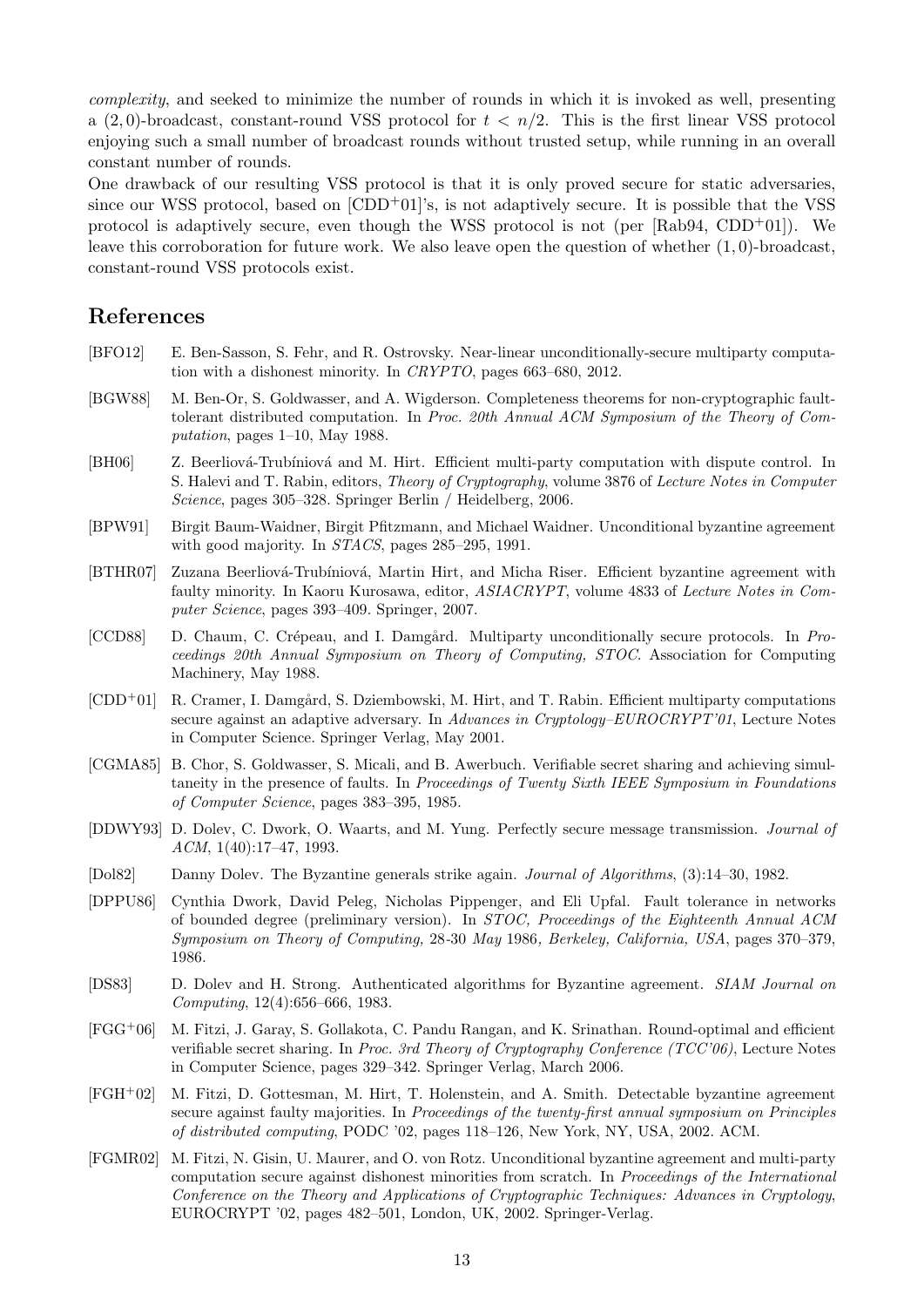- [FH06] M. Fitzi and M. Hirt. Optimally efficient multi-valued Byzantine agreement. In *Proceedings of the twenty-fifth annual ACM symposium on Principles of distributed computing*, PODC '06, pages 163–168, New York, NY, USA, 2006. ACM.
- [Fit03] Matthias Fitzi. *Generalized Communication and Security Models in Byzantine Agreement*. PhD thesis, ETH Zurich, March 2003. Reprint as vol. 4 of *ETH Series in Information Security and Cryptography*, ISBN 3-89649-853-3, Hartung-Gorre Verlag, Konstanz, 2003.
- [FM88] Paul Feldman and Silvio Micali. Optimal algorithms for byzantine agreement. In *Proceedings of the twentieth annual ACM symposium on Theory of computing*, STOC '88, pages 148–161, New York, NY, USA, 1988. ACM.
- [GGO11] Juan A. Garay, Clint Givens, and Rafail Ostrovsky. Secure message transmission by public discussion: A brief survey. In *Coding and Cryptology — Third International Workshop (IWCC) IWCC*, volume 6639 of *Lecture Notes in Computer Science*, pages 126–141. Springer, 2011.
- [GIKR02] R. Gennaro, Y. Ishai, E. Kushilevitz, and T. Rabin. On 2-round secure multiparty computation. In *Advances in Cryptology–CRYPTO'02*, Lecture Notes in Computer Science. Springer Verlag, August 2002.
- [GL05] Shafi Goldwasser and Yehuda Lindell. Secure multi-party computation without agreement. *J. Cryptology*, 18(3):247–287, 2005.
- [GMW87] O. Goldreich, S. Micali, and A. Wigderson. How to play any mental game or a completeness theorem for protocols with honest majority. In *Proc. 19th Annual ACM Symposium on Theory of Computation*, pages 218–229, May 1987.
- [GO08] Juan A. Garay and Rafail Ostrovsky. Almost-everywhere secure computation. In *Advances in Cryptology–Eurocrypt'08*, Lecture Notes in Computer Science 4965, pages 307–323. Springer, April 2008.
- [HR13] Martin Hirt and Pavel Raykov. On the complexity of broadcast setup. In Fedor V. Fomin, Rusins Freivalds, Marta Z. Kwiatkowska, and David Peleg, editors, *ICALP (1)*, volume 7965 of *Lecture Notes in Computer Science*, pages 552–563. Springer, 2013.
- [KK06] J. Katz and C.-Y. Koo. On expected constant-round protocols for Byzantine agreement. In *Advances in Cryptology – CRYPTO 2006*, volume 4117 of *Lecture Notes in Computer Science*, pages 445–462. Springer, 2006.
- [KK07] J. Katz and C.-Y. Koo. Round-efficient secure computation in point-to-point networks. In *Proceedings of the 26th annual international conference on Advances in Cryptology*, EUROCRYPT '07, pages 311–328, Berlin, Heidelberg, 2007. Springer-Verlag.
- [KKK08] J. Katz, C.-Y. Koo, and R. Kumaresan. Improving the round complexity of VSS in point-to-point networks. In *ICALP '08: Proceedings of the 35th international colloquium on Automata, Languages and Programming, Part II*, pages 499–510, Berlin, Heidelberg, 2008. Springer-Verlag.
- [Koo07] C.-Y. Koo. *Studies on Fault-Tolerant Broadcast and Secure Computation*. PhD thesis, 2007.
- [KPC10] R. Kumaresan, A. Patra, and C. Pandu Rangan. The round complexity of verifiable secret sharing: The statistical case. In *ASIACRYPT*, pages 431–447, 2010.
- [LSP82] L. Lamport, R. Shostak, and M. Pease. The Byzantine generals problem. *ACM Transactions on Programming Languages and Systems*, pages 382–401, July 1982.
- [PCRR09] Arpita Patra, Ashish Choudhary, Tal Rabin, and C. Pandu Rangan. The round complexity of verifiable secret sharing revisited. In Shai Halevi, editor, *CRYPTO*, volume 5677 of *Lecture Notes in Computer Science*, pages 487–504. Springer, 2009.
- [PW96] B. Pfitzmann and M. Waidner. Information-theoretic pseudosignatures and byzantine agreement for *t ≥ n/*3. Technical Report RZ 2882 (#90830), IBM Research, 1996.
- [Rab94] T. Rabin. Robust sharing of secrets when the dealer is honest or cheating. *J. ACM*, 41(6):1089–1109, 1994.
- [RB89] T. Rabin and M. Ben-Or. Verifiable secret sharing and multiparty protocols with honest majority. In *Proc. 21st ACM Symposium on the Theory of Computing*, pages 73–85, 1989.
- [Upf92] Eli Upfal. Tolerating linear number of faults in networks of bounded degree. In *PODC*, pages 83–89, 1992.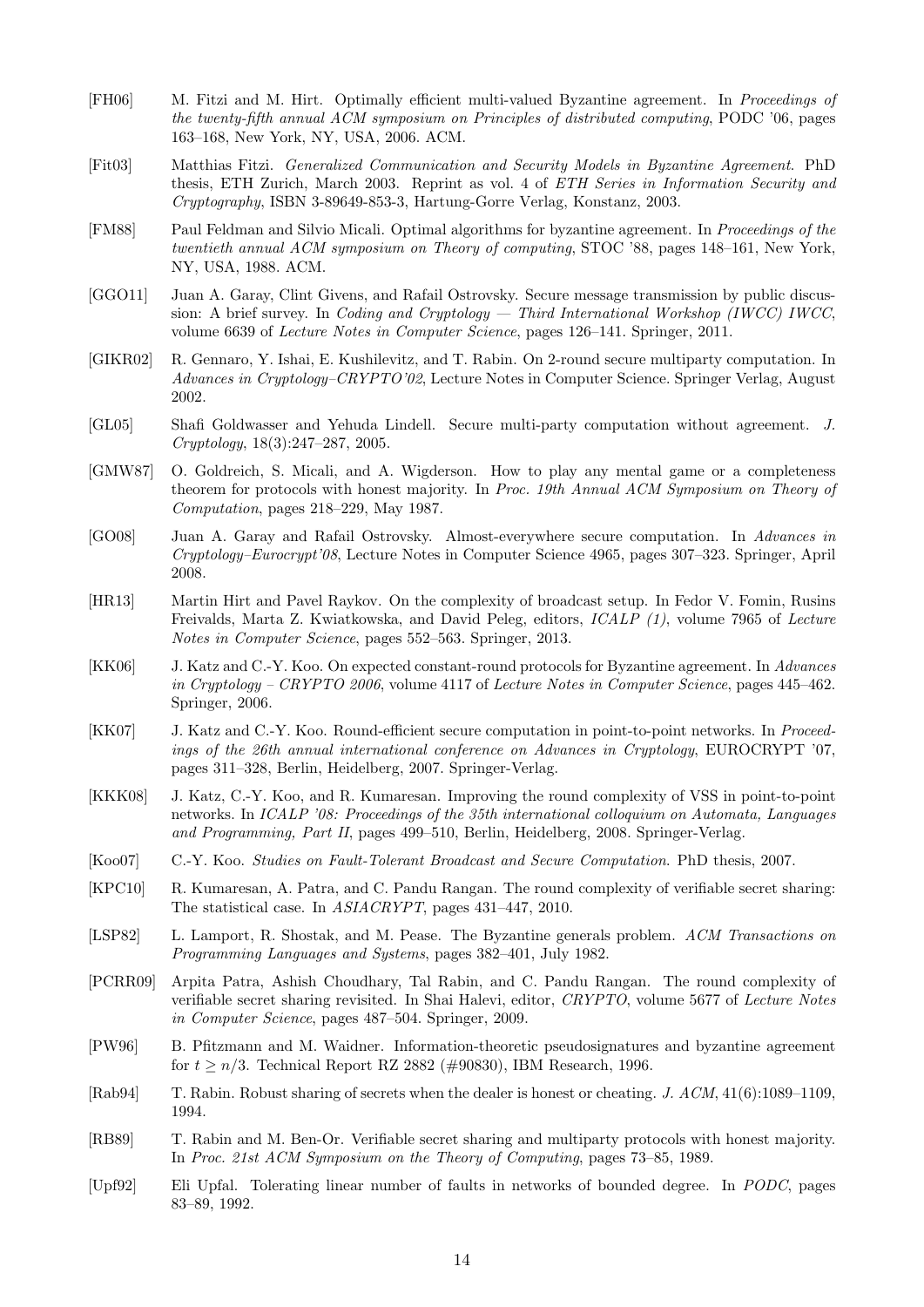## **A Information Checking Protocol**

Here we give the information checking subprotocol used in our WSS and VSS constructions. It is based on that in  $[CDD<sup>+</sup>01]$  with some minor adjustments to increase broadcast efficiency. The three protocols ICSetup, ICValidate, and ICReveal are given below. We first need the following definition.

**Definition A.1.** Let  $s, y, z, \alpha \in \mathbb{F}$ . We say that the triple  $(s, y, z)$  is  $1_{\alpha}$ -consistent provided that the three points  $(0, s)$ ,  $(1, y)$ , and  $(\alpha, z)$  are colinear over  $\mathbb{F}^4$ . One easily verifies that if  $(s, y, z)$  and  $(s', y', z')$  are  $1_{\alpha}$ -consistent, then linear combinations of these two vectors are as well.

*Remark.* Since we ultimately want to run many invocations of the IC protocol in parallel, some of the protocol steps allow events in parallel instances to affect the current instance. Such instructions are set off in square brackets (and can be ignored when considering the scheme as a stand-alone protocol).

#### **Protocol** ICSetup(*D, I, R, s*)**:**

1. Dealer *D* chooses a random value  $\alpha \in \mathbb{F} - \{0, 1\}$  and additional values  $y, z \in \mathbb{F}$  such that  $(s, y, z)$ is  $1_\alpha$ -consistent. [*D* uses the same  $\alpha$  for all parallel instances.] Also he chooses random values  $s', y', z' \in \mathbb{F}$  such that  $(s', y', z')$  is  $1_{\alpha}$ -consistent. D sends  $(s, s', y, y')$  to the intermediary I, and  $(\alpha, z, z')$  to recipient *R*.

#### **Protocol** ICValidate(*D, I, R, s*)

- 1. *I* chooses a random value  $d \in \mathbb{F}$  and sends it to *D*.
- 2. *D* sends the triple  $(d, s' + ds, y' + dy)$  to *R*.
- 3. **BROADCAST:** Each player broadcasts the values he sent and received in the previous two rounds. *I* broadcasts his view of the triple  $(d, s' + ds, y' + dy)$ . Additionally, *R* checks that  $(s' + ds, y' + dy, z' + dz)$  is  $1_{\alpha}$ -consistent; if not *R* broadcasts "reject values."

Based on these broadcasts *D* may be *in conflict* with *I* and/or *R*:

- (1) *D* and *I* are in conflict if they disagree about the value of the triple  $(d, s' + ds, y' + dy)$ . [Or if they conflict in a parallel instance.]
- (2) *D* and *R* are in conflict if they disagree about what *D* sent in step 2, or if *D* is *not* in conflict with *I*, and *R* broadcast "reject values." [Or if they conflict in a parallel instance.]

If no such conflicts arise, then all parties are satisfied and the phase ends here. Otherwise continue to step 4.

4. **BROADCAST:** If *D*, *I* are in conflict, then *D* broadcasts (*s, y*) and *R* adjusts *z* if necessary so that  $(s, y, z)$  is  $1_\alpha$ -consistent. This is done regardless whether *D*, *R* are in conflict or not, and the phase ends here.

Otherwise, it must be that *D*, *R* are in conflict, but *D*, *I* are not. In this case *D* broadcasts  $(z, \alpha)$  and *I* adjusts *y* if necessary so that  $(s, y, z)$  is  $1_\alpha$ -consistent.

#### **Protocol** ICReveal(*I, R, s*)

1. *I* sends  $(s, y)$  to *R*, who accepts *s* if and only if  $(s, y, z)$  is  $1_\alpha$ -consistent.

**Theorem 9.** IC = (ICSetup*,* ICValidate*,* ICReveal) *is an IC scheme which remains secure when polynomially many instances of the* ICSetup*, and then* ICValidate*, phases are run in parallel. Additionally, it is linear with respect to such invocations.*

The proof is similar to that in  $[CDD<sup>+</sup>01]$  with some minor adjustments. We include it for completeness.

<sup>&</sup>lt;sup>4</sup>That is, for some line  $L(x) = bx + c$  over  $\overline{\mathbb{F}}$ , we have  $L(0) = s$ ,  $L(1) = y$ , and  $L(\alpha) = z$ .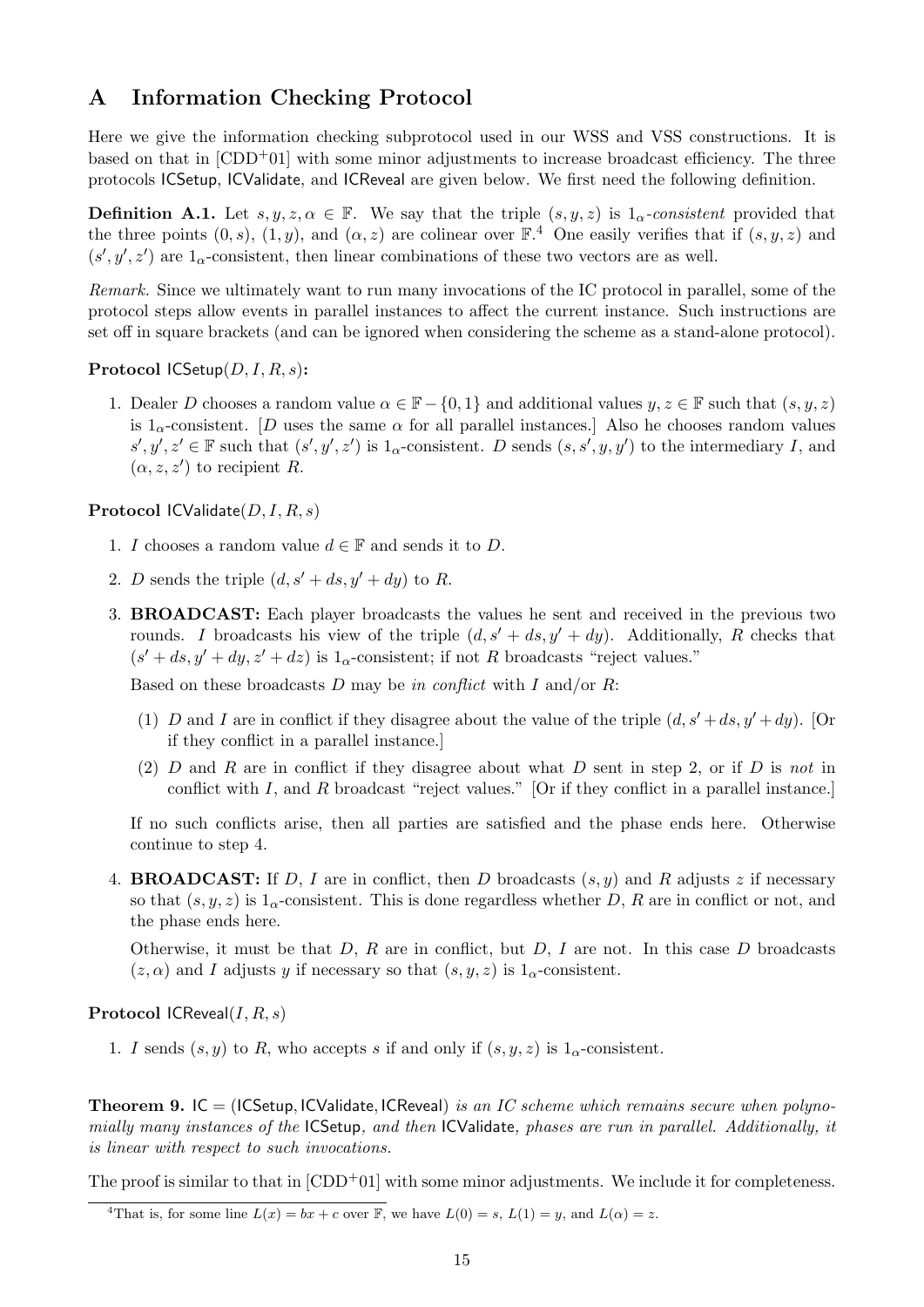*Proof.* CORRECTNESS. It is easy to see that if *D*, *I*, and *R* are all honest, then they will be satisfied in step 3 of ICValidate, and *R* will accept *s* in ICReveal.

NON-FORGERY. Since *D* and *R* are honest, they will never be in conflict. We claim that *I* gains no information on  $\alpha$  during the ICSetup and ICValidate phases. The values he receives in ICSetup are independent of *α*. After choosing *d* in step 1 of ICValidate, *I* knows exactly what *D* and *R* will broadcast in step 3 and so learns nothing. Moreover if *D* and *I* conflict, then *D* broadcasts the values *s, y* which *I* again already possessed.

Now consider the situation *I* is in upon invoking ICReveal for the first time with value *s*. He knows that if he sends the proper values  $(s, y)$ ,  $R$  will accept  $s$ , and if he alters just one of them,  $R$  will reject. Either way *I* learns nothing about  $\alpha$ , which still appears uniform in  $\mathbb{F} - \{0, 1\}$  to him. If he alters both values, to  $(s^*, y^*)$ , *R* will accept only if  $(s^*, y^*, z)$  is 1<sub>α</sub>-consistent. If that is the case then, since  $(s, y, z)$  is also  $1_\alpha$ -consistent, it follows that  $(s - s^*, y - y^*, 0)$  is as well. From this fact *I* can deduce the value of  $\alpha$ . In other words, in order to get R to accept a false value, I must guess the value of  $\alpha$ , and if *R* does not accept, *I* learns only that this particular  $\alpha$  was incorrect. Thus if *I* makes  $\ell$  attempts, he has at best an  $\ell/(|\mathbb{F}| - \ell - 2)$  chance of ever making R accept a false value, which is negligible for polynomial *ℓ*.

Commitment. Here *I* and *R* are honest. If *D* conflicts with either one of them (or both), the property is trivial. Otherwise, *D*, *I*, and *R* all agree on the values  $(d, s' + ds, y' + dy)$ , and *R* accepted  $(s' + ds, y' + dy, z' + dz)$  as  $1_{\alpha}$ -consistent. If for some  $e \neq d$ ,  $(s' + es, y' + ey, z' + ez)$  is also  $1_{\alpha}$ consistent, then their difference  $((d - e)s, (d - e)y, (d - e)z)$  is as well, and hence  $(s, y, z)$ . Taking the contrapositive: if  $(s, y, z)$  distributed by *D* were *not*  $1_\alpha$ -consistent, there is at most one *d* which would have led *R* to accept the values. Since *I* chooses *d* randomly, an inconsistent  $(s, y, z)$  is detected (and a conflict occurs) except with negligible probability 1*/|*F*|*.

Privacy. Finally, assume *D* and *I* are honest. In the course of ICSetup and ICValidate, a cheating *R* learns the values  $\alpha$ , z, z',  $d$ ,  $s' + ds$ ,  $y' + dy$ . However, he knows that the values  $(s' + ds, y' + dy, z' + dz)$ are  $1_{\alpha}$ -consistent since *D* and *I* are honest. This implies that the value of  $y' + dy$  can be computed based on  $\alpha$ , z, z', d, s' + ds, hence it can be removed from the view. This leaves only  $\alpha$ , z, z', d, s' + ds. Now fixing  $\alpha, z, z'$  still leaves *s'* uniformly random (since *y'* may be any value), and since *s'* is used to blind *ds*, *R* learns no information on *s*.

LINEARITY. The protocol guarantees that *R* uses the same  $\alpha$  value in all instances (for which the first two phases are parallel). The property follows immediately from the prior observation that linear combinations preserve  $1_{\alpha}$ -consistency.  $\Box$ 

### **B Gradecast and Weak Broadcast for Arbirary Domains**

We first give a straightforward modification of Protocol 5.1 in [Fit03] allowing for arbitrary domains *D* instead of the binary domain only:

**Protocol** WeakBroadcast(*P, D, v*):

- 1. Dealer *D* 2-casts *v* to every pair of players in  $\mathcal{P} \setminus \{D\}$ .
- 2.  $\forall P_i \in \mathcal{P} \setminus \{D\}$ : If all values received in the previous step are the same (equal to some  $u \in \mathcal{D}$ ) then output  $v_i = u$ , otherwise output  $v_i = \bot$ . Dealer *D*: Output *v*.

We now present a modification to Protocol 4.9 in [Fit03] which allows for arbitrary domains  $\mathcal D$  instead of the binary domain only:

**Protocol** Gradecast(*P, D, v*):

- 1. Dealer *D*: Weak broadcasts *v*. Denote output of each player *P<sup>i</sup>* with *w<sup>i</sup>* .
- 2.  $\forall P_i \in \mathcal{P}$ : Weak broadcast  $w_i$ . Denote output of each player  $P_j$  with  $w_{ij}$ .
- 3.  $\forall P_i \in \mathcal{P}$ :  $\forall u \in \mathcal{D}$  let  $T_i^u = \{P_j \in \mathcal{P} \mid w_{ji} = u\}$ . Let  $v_i$  be u with maximal  $|T_i^u|$  (break ties arbitrarily); if  $|T_i^{v_i}| > n/2$  then  $g_i = 1$ , otherwise  $g_i = 0$ . Output  $(v_i, g_i)$ .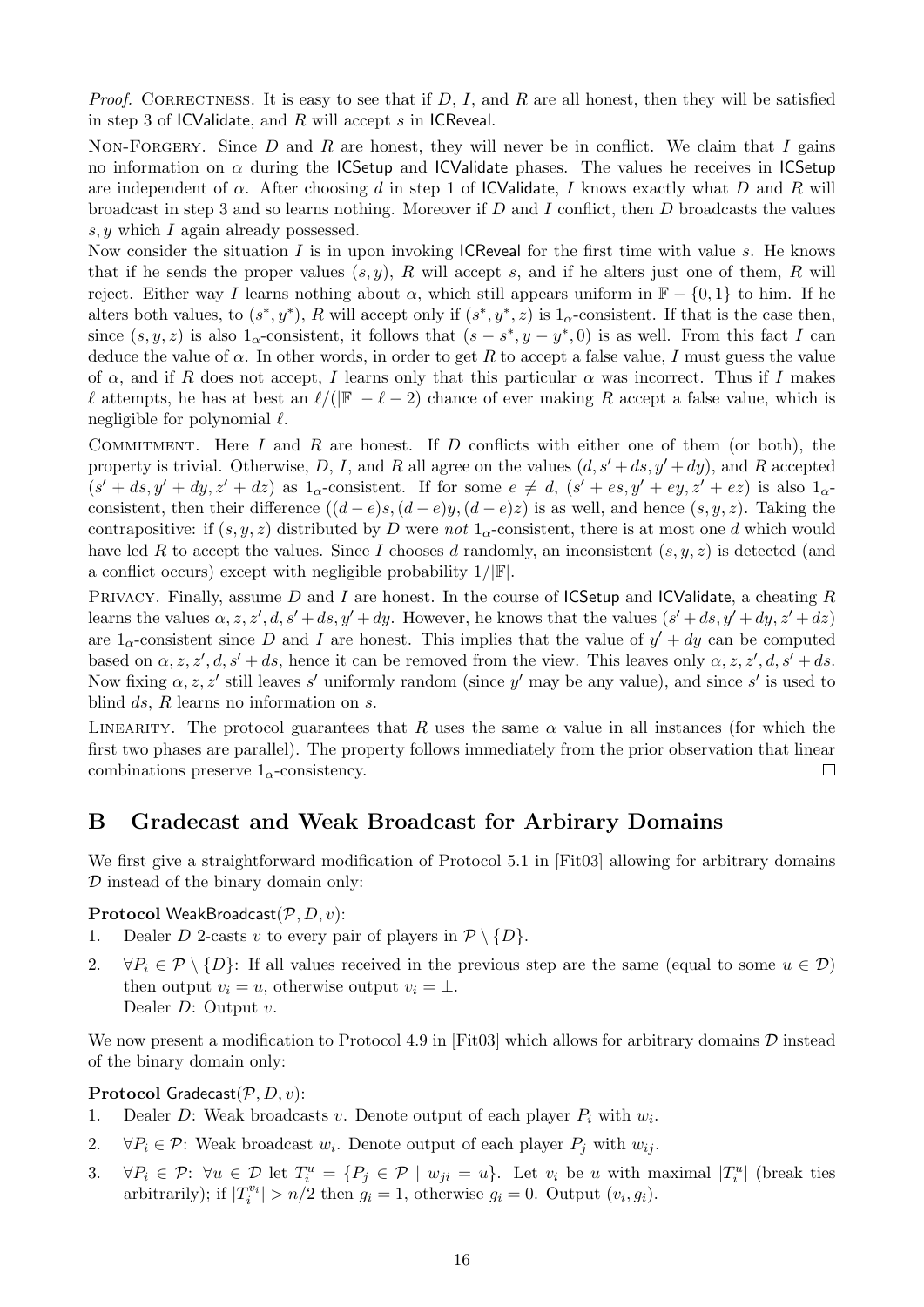**Lemma 10.** *The protocol Gradecast tolerates t < n/*2 *corruptions and achieves gradecast from 2-cast channels.*

*Proof.* It is easy to see that the protocol Gradecast satisfies Validity property of gradecast. In the following we prove that it achieves Graded Consistency as well. Consider any correct player *P<sup>i</sup>* outputting  $(v_i, g_i)$  with  $g_i = 1$ . We have that  $|T_i^{v_i}| > n/2$ . Hence, there is at least one correct player  $P_j$  who weak-broadcasts  $v_i$  at Step 2. This implies that  $w_j = v_i$  and any other correct player *P*<sup>*k*</sup> has  $w_k = v_i$  or ⊥. Therefore, at Step 2 all correct players weak-broadcast  $v_i$  or ⊥. Let  $H^{v_i}$  denote the set of correct players weak-broadcasting  $v_i$  and  $H^{\perp}$  weak-broadcasting  $\perp$ . Then  $M^{v_i} = T_i^{v_i} \setminus H^{v_i}$ is the set of corrupted parties who weak-broadcast  $v_i$  and  $M^* = \mathcal{P} \setminus (H^{v_i} \cup H^{\perp} \cup M^{v_i})$  is the set of the remaining malicious players. We prove that  $|M^*|$  <  $|H^{v_i}|$ . Since  $|T_i^{v_i}| > n/2$  we have that  $|H^{v_i}|+|M^{v_i}|>n/2$ . Since the majority of players are correct  $|H^{v_i}|+|H^{\perp}|>n/2$ . Combining two inequalities we have that  $|H^{v_i}| + (|H^{v_i}| + |M^{v_i}| + |H^{\perp}|) > n$ . Finally, we substitute the second term in the left part of the last inequality with  $(n - |M^*|)$  and prove the claim.

In order to prove that Graded Consistency is satisfied we need to show that for any correct player  $P_i$ holds  $|T_j^{v_i}| > |T_j^u|$  for any  $u \neq v_i$ . Since no player in  $H^{v_i} \cup M^{v_i} \cup H^{\perp}$  weak-broadcasts u we have that  $T_j^u \subseteq M^*$ , hence  $|T_j^u| \leq |M^*|$ . Since all players in  $H^{v_i}$  are correct and weak-broadcast  $v_i$  we have that  $|\dot{H}^{v_i}| \leq |T_j^{v_i}|$ . So, we have that  $|T_j^u| \leq |M^*|, |H^{v_i}| \leq |T_j^{v_i}|$  and  $|M^*| < |H^{v_i}|$  implies  $|T_j^u| < |T_j^{v_i}|$ .  $\Box$ 

### **C Proofs Omitted from the Main Body**

Here we give the complete proofs for statements which were omitted in the text. For convenience, we restate the results.

Lemma 4 (COMMITMENT). *With high probability, at the end of* VSS-Share<sub>3bc</sub> *there exists a fixed*  $s^* \in \mathbb{F}$  such that all honest players output  $s^*$  during VSS-Rec<sub>0bc</sub>. If D is honest, then  $s^* = s$ .

*Proof.* Consider a cheating *D*. As in the protocol description, we let (*s<sup>i</sup> , tki*) denote the values which *D* commits to in steps 2–7, and  $(s_i^*, t_{ki}^*)$  the values which  $P_i$  commits to. For dishonest players, these may of course be improper commitments. Nevertheless:

**Claim 11.** If in step 9 there exists a BC consensus that  $P_i$  (or  $D$ ) reconstructed  $z \neq \bot$  in step 8 (not *a sum of two shared values), then w.h.p. P<sup>i</sup> (D) properly committed to z in steps 2–7.*

*Proof.* Since BC consensus requires a majority, at least one honest player must be part of the BC consensus. By the Commitment Without Agreement property of WSS, if any honest player reconstructs a non-*⊥* value *z*, this value must have been properly committed to by the WSS dealer (w.h.p.).  $\Box$ 

**Claim 12.** *If in step 9 there exists a BC consensus that*  $P_i$  *(or D) reconstructed a sum of two values,*  $z = z_1 + z_2 \neq \perp$  *in step 8, then w.h.p. either (1)*  $z_1, z_2$  *were each properly committed to in steps 2–7; or* (2)  $z_1, z_2$  *were both* improperly *committed to in steps 2–7 via polynomials*  $h_1(x), h_2(x)$  *of degree*  $> t$ *, where*  $h_1 + h_2$  *is of degree*  $\leq t$ *. In particular,*  $P_i$  (D) was committed at the end of step 7 to a *fixed, unique value which honest players would reconstruct as the "sum"*  $z_1 + z_2$ .

*Proof.* Again at least one honest player must have joined the consensus. Then the claim follows directly from the Proper + Improper property of WSS.  $\Box$ 

Recall that a player is disqualified if any value which he ostensibly committed to, lacks a BC consensus in step 9. In light of this, we will say that player  $P$  "decommitted" to value  $v$ , provided that a BC consensus agrees (in step 9) that *P* reconstructed  $v$  in step 8. In the case that there is no BC consensus (or the consensus is *⊥*), we say *P* "failed to decommit" and according to the protocol, *P* is disqualified.

**Claim 13.** (1) If any of the shares  $s_i^*$  committed to by a party  $P_i$  is improper, i.e.  $s_i^* = \bot$ , then w.h.p. *P<sup>i</sup> will be disqualified.*

(2) If any of the shares  $s_i$  committed to by D is improper, i.e.  $s_i = \bot$ , then w.h.p. D will be disqualified.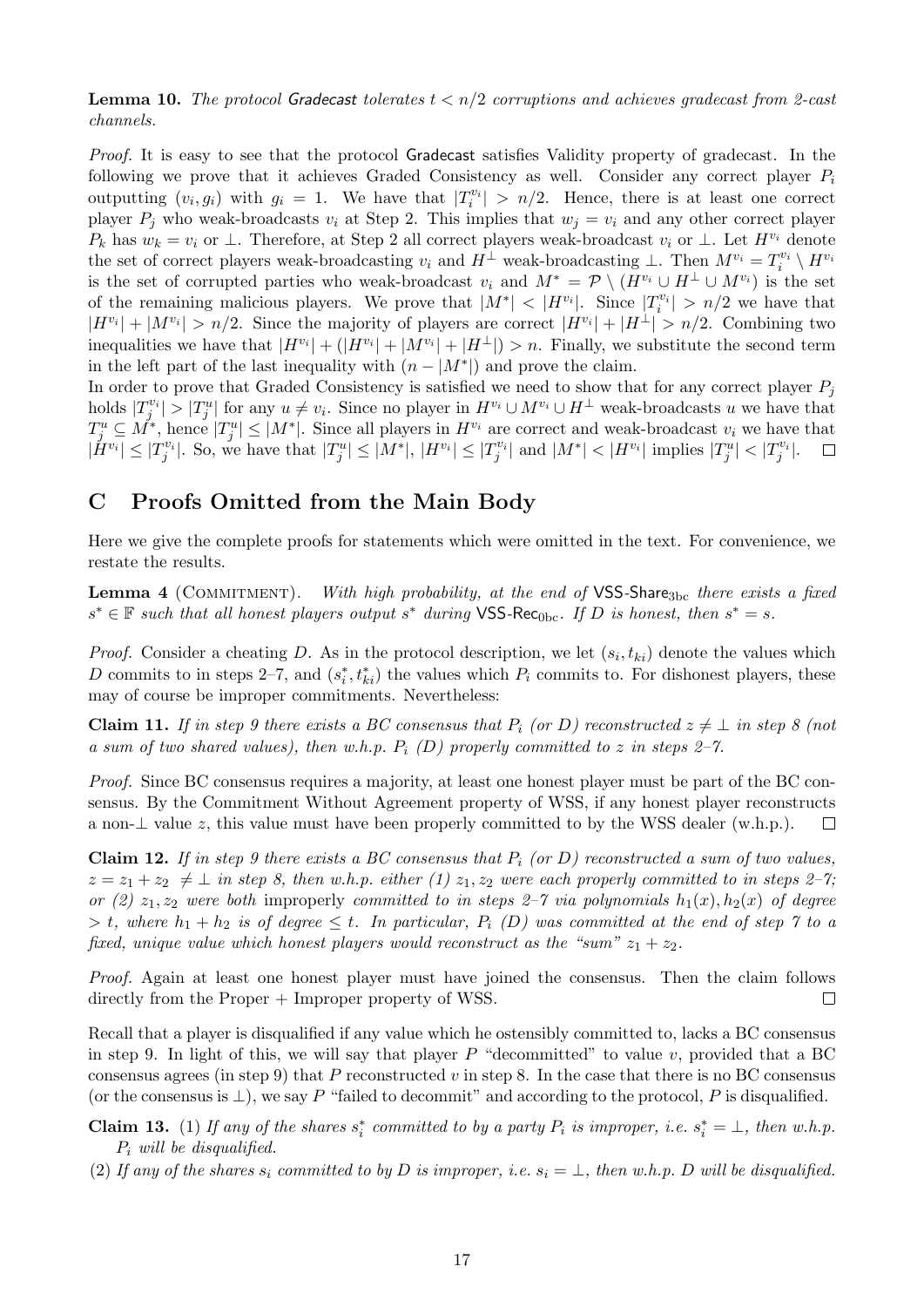*Proof.* (1) Technically,  $P_i$  is not committed to  $s_i^*$  until the end of step 7, since that is when the last step of the WSS protocol takes place. Nevertheless, at the end of step 6, a *P<sup>i</sup>* who will not be disqualified is committed to a set of at most  $n - t$  possible polynomials which must be his final commitment. Why? Because  $P_i$  is required in step 6 to send-to-all his upcoming broadcast (not including challenges), which fixes his commitment. According to the protocol, he will be disqualified in step 7 unless at least  $t+1$  players agree that he has faithfully re-broadcast the message he sent them in step 6; therefore at least one honest party must have received in step 6 the broadcast which  $P_i$  makes in step 7.

Since honest parties also broadcast their *challenges* in step 7, a rushing adversary can make corrupt  $P_i$ 's commitment depend on these challenges, from among the *n* − *t* possibilities fixed in step 6. We must argue that this is not enough freedom for the adversary to dishonestly circumvent the challenges. Consider a *single* possible broadcast, of the potentially  $n - t$  which  $P_i$  can make in step 7 without being immediately disqualified, and suppose this broadcast represents an improper commitment to  $s_i^* = \bot$  (and various  $t_{ki}^*$ , each of which may or may not be improper). If some associated  $t_{ki}^* \neq \bot$  is a proper commitment, then the Proper + Improper property of WSS implies that w.h.p. *P<sup>i</sup>* will fail to decommit if he must reconstruct  $s_i^* + t_{ki}^*$ . On the other hand, if  $P_i$  made a garbage commitment  $t_{ki}^* = \bot$ , then he will fail to decommit if challenged to reconstruct  $t_{ki}^*$ . It follows that  $P_i$  can successfully decommit to *at most one of*  $s_i^* + t_{ki}^*$  or  $t_{ki}^*$ .

But each honest challenge consists of  $\kappa$  independent requests to reveal either  $s_i^* + t_{ki}^*$  or  $t_{ki}^*$  (for varying *t*<sub>*ki*</sub></sub>). Thus for a fixed honest challenge *C<sub>j</sub>*, *P<sub>i</sub>* will fail to correctly decommit with probability  $\geq 1-2^{-\kappa}$ . Thus the probability that  $C_j$  does *not* detect  $s_i^* = \perp$  is  $\leq 2^{-\kappa}$ . Now since  $P_i$  can choose from  $n - t$ possible broadcasts in step 7, the probability that there exists *at least one* improper commitment which *C*<sup>*j*</sup> fails to detect, is  $\leq (n-t) \cdot 2^{-\kappa}$  = negl. Therefore w.h.p if  $P_i$  makes *any* improper commitment (from among the up to  $n - t$  potentially available to him in step 7), he will be disqualified w.h.p.  $\Box$ (2) The same argument works if we just replace  $P_i$  with  $D$ ,  $s_i^*$  with  $s_i$ , and  $t_{ki}^*$  with  $t_{ki}$ .

**Claim 14.** If any of the shares  $t_{ki}$  committed to by *D* is improper, i.e.  $t_{ki} = \bot$ , then w.h.p. *D* will be *disqualified.*

*Proof.* By the preceding claim, a non-disqualified *D* must have properly committed to all *s<sup>i</sup>* (w.h.p.). Condition on an execution where this holds, and suppose *D* made a garbage commitment to  $t_{ki} = \perp$ . If *D* must reconstruct  $v_{ki} = s_i + t_{ki}$  in step 8, then by the Proper + Improper property of WSS, he will w.h.p. fail to decommit, and be disqualified. Alternatively, if *D* must reconstruct  $v_{ki} = t_{ki}$  in step 8, he will fail w.h.p. since *tki* is itself improperly committed, and be disqualified. He's required to do one of these by the relevant challenge broadcast in step 7.  $\Box$ 

**Claim 15.** Assume D is not disqualified. If in steps 2–7,  $P_i$  committed to  $s_i^* \neq s_i$  (i.e., a share *different from the one committed to by D), then w.h.p. either P<sup>i</sup> will be disqualified, or P<sup>i</sup> will be accused by D in step 9.*

*Proof.* Assume  $P_i$  is not disqualified—then there exists a BC consensus in step 9 for the value  $v_{ki}^*$ . Since *D* is not disqualified, there exists also a BC consensus for  $v_{ki}$  (which *D* participates in). Each consensus is (w.h.p.) correct in the sense that  $P_i$  and  $D$  were committed already in steps 2–7 to reconstruct these values (Claims 11 and 12).

If *D* does not participate in the BC consensus for  $v_{ki}^*$ , then he must accuse  $P_i$ . Then  $P_i$  will be unhappy, and we are done. Otherwise  $D$  does participate in the BC consensus for  $v_{ki}^*$ . Then since  $s_i^* \neq s_i$ , we have that for all *k* corresponding to some fixed honest challenge, either

$$
s_i + t_{ki} \neq s_i^* + t_{ki}^* \qquad \text{or} \qquad t_{ki} \neq t_{ki}^*.
$$

Now as in the previous claims, if *D* and/or *P<sup>i</sup>* are dishonest, they are only partially committed to their shares at the time they see the honest challenges: At the end of step 6, there exist  $\leq n-t$  possible broadcasts which each one can make in step 7, finally committing them to a fixed set  $(s_i, \{t_{ki}\}_k)$  or  $(s_i^*, \{t_{ki}^*\}_k)$ . Nevertheless, for any fixed pair of possible broadcasts *D* and  $P_i$  could make in step 7 (and not be disqualified), the probability that a given honest challenge will force *D* and *P<sup>i</sup>* to reconstruct some unequal values  $v_{ki} \neq v_{ki}^*$  is  $\geq 1 - 2^{-\kappa}$ . There are (at most)  $(n - t)^2$  possible pairs of step 7